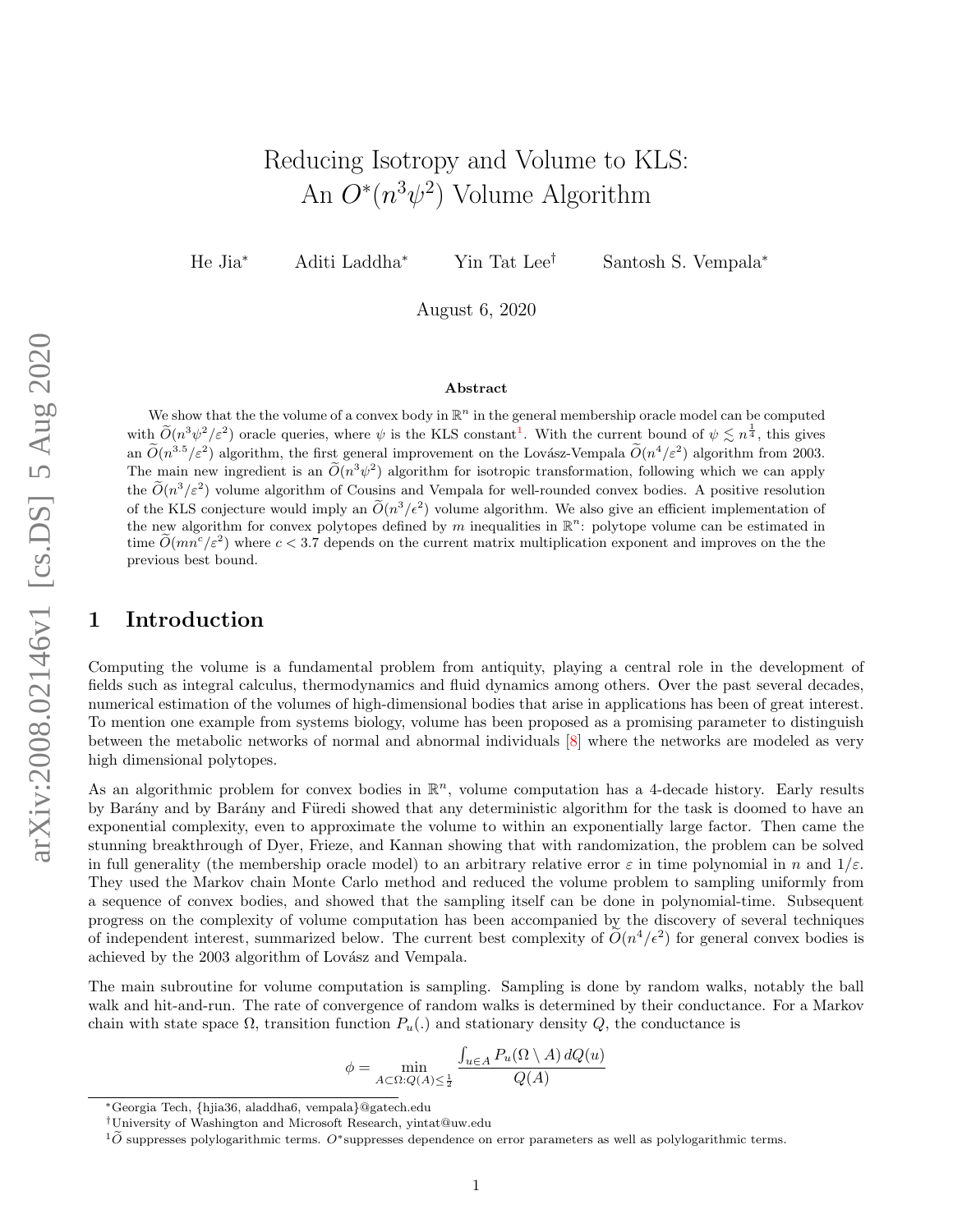| Year/Authors                                       | New ingredients        | <b>Steps</b>   |
|----------------------------------------------------|------------------------|----------------|
| $1989/Dyer$ -Frieze-Kannan [6]                     | Everything             | $n^{23}$       |
| $1990$ /Lovász-Simonovits [18]                     | Better isoperimetry    | $n^{16}$       |
| $1990$ /Lovász [17]                                | Ball walk              | $n^{10}$       |
| $1991/Applegate-Kannan [2]$                        | Logconcave sampling    | $n^{10}$       |
| $\overline{1990}/$ Dyer-Frieze [5]                 | Better error analysis  | $n^8$          |
| $1993$ /Lovász-Simonovits [19]                     | Localization lemma     | n <sup>l</sup> |
| 1997/Kannan-Lovi <sub>i</sub> cesz-Simonovits [11] | Speedy walk, isotropy  | $n^5$          |
| $2003$ /Lovász-Vempala [20]                        | Annealing, hit-and-run | n <sup>4</sup> |
| $2015$ /Cousins-Vempala [3] (well-rounded)         | Gaussian Cooling       | $n^3$          |

**Table 1:** The complexity of volume estimation. The complexity of all algorithms have an  $\epsilon^{-2}$  factor. Each step uses  $\widetilde{O}(n)$ bit of randomness and  $\tilde{O}(n^2)$  arithmetic operations. The last algorithm is for well-rounded convex bodies.

i.e., the minimum conditional escape probability with the stationary density (probability of crossing from a set to its complement starting from the stationary density in the set). The analysis of the ball walk done in [\[11\]](#page-16-6) shows that the conductance can be bounded in terms of the isoperimetry of the stationary distribution, a purely geometric parameter. For an *n*-dimensional measure  $\nu$ , its KLS constant (the isoperimetric or Cheeger constant is the reciprocal) is

$$
\frac{1}{\psi_{\nu}} = \inf_{A \subset \mathbb{R}: Q(A) \le \frac{1}{2}} \frac{\nu_{n-1}(\partial A)}{\nu(A)}
$$

where  $\partial A$  is the boundary of the set A, and  $\nu_{n-1}$  is the induced  $(n-1)$ -dimensional measure. The conductance of the Markov chain reduces to the isoperimetry of its stationary density<sup>[2](#page-1-0)</sup>:

$$
\phi \gtrsim \frac{1}{\psi \cdot n}
$$

with  $\psi$  being the KLS constant of the stationary density of the Markov chain. This implies a mixing rate of  $O(n^2\psi^2)$ . Thus bounding the KLS constant becomes critical, and this consideration originally motivated the KLS conjecture. With many unexpected connections and applications since its formulation, the conjecture has become a central part of asymptotic convex geometry and functional analysis.

**Conjecture 1.1** (KLS Conjecture  $[10]$ ). The KLS constant of any isotropic logconcave density in any dimension is bounded by an absolute constant. Equivalently, for a logconcave density q with covariance matrix  $A, \psi_q \lesssim ||A||_{op}^{1/2}$ .

Another equivalent formulation of the conjecture is that for any logconcave density, a halfspace induced subset achieves the extremal isoperimetry up to an absolute constant. The paper [\[10\]](#page-16-8) also showed that

$$
\psi_q = O\left(\sqrt{\text{Tr}A}\right)
$$

which is  $O(\sqrt{n})$  for isotropic logconcave densities. This implies mixing of the ball walk (and hence sampling) in  $n<sup>3</sup>$  steps from a warm start in an isotropic convex body K containing a unit ball. But how to find an isotropic transformation and maintain a warm start? They do this with two essential ingredients: (i) a bound of  $O(n^2R^2)$ on the mixing time where  $R^2 = \mathbb{E}_K(\Vert x - \bar{x} \Vert^2)$  (ii) interleaving the volume algorithm with isotropic transformation: the algorithm starts with a simple isotropic body (like a ball) and then goes through a sequence of  $\tilde{O}(n)$  convex bodies, maintaining well-roundedness, i.e.,  $R = \widetilde{O}(\sqrt{n})$ , and computing ratios of volumes of consecutive bodies as well as isotropic transformation, via sampling; a random sample from the current phase serves as a warm start for the next phase. As  $O(n)$  samples are needed to estimate each ratio and for the isotropic transformation, this implies a volume/rounding algorithm of complexity  $n^3 \cdot n \cdot n = O^*(n^5)$ .

The algorithm of [\[20\]](#page-16-7) improves on this as follows: (a) they separated the isotropic transformation from volume estimation by giving an  $\tilde{O}(n^4)$  algorithm for isotropic transformation and (b) they replaced the sequence of convex bodies with a sequence of logconcave densities ("simulated annealing"), specifically exponential densities restricted to convex bodies; they showed that a sequence of  $\tilde{O}(\sqrt{n})$  densities suffices, while still maintaining a warm start.

<span id="page-1-0"></span><sup>&</sup>lt;sup>2</sup>We use  $\geq$  to denote "LHS greater than a constant factor times RHS".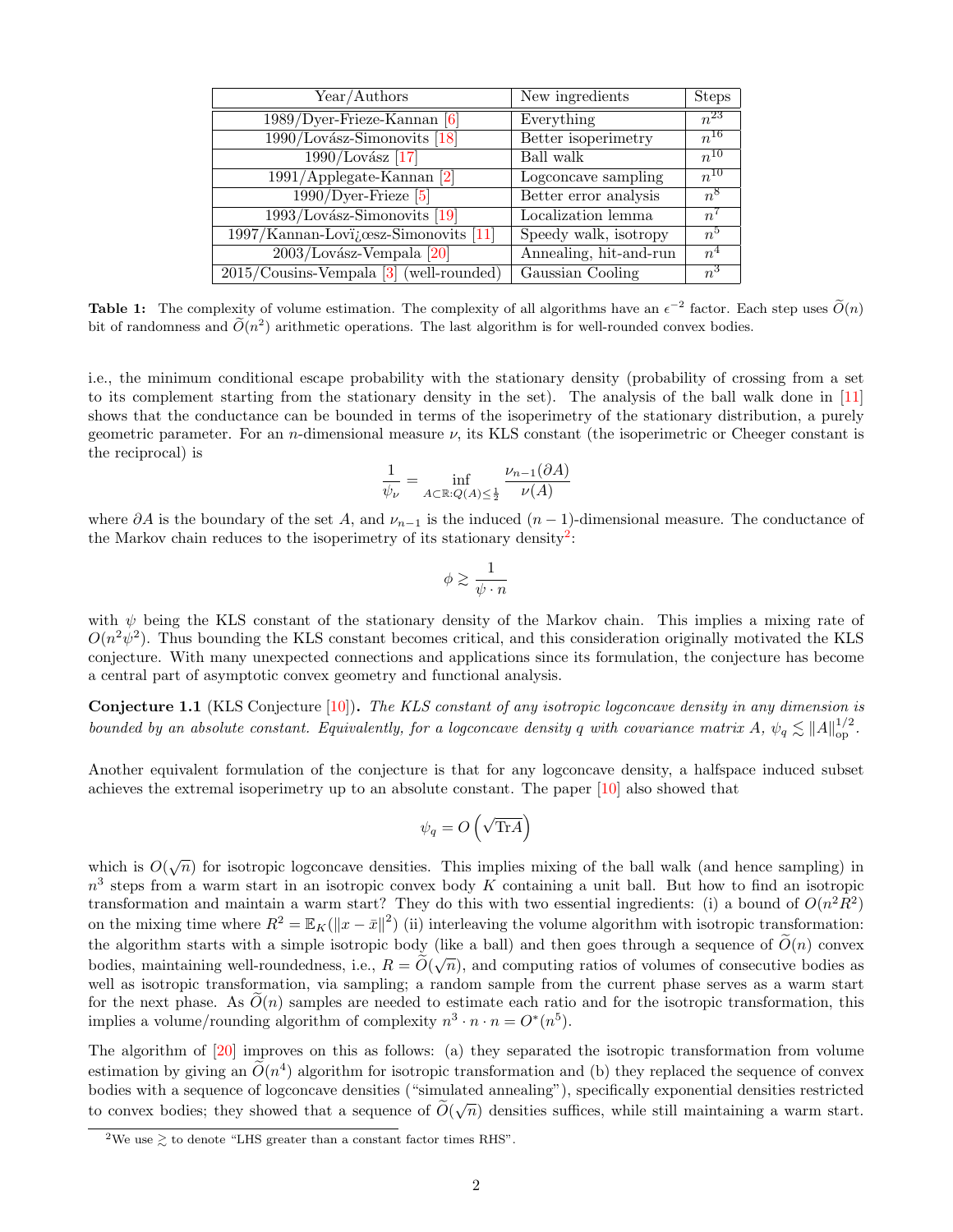This reduced the overall complexity to  $n^3 \cdot \sqrt{n} \cdot \sqrt{n} = O^*(n^4)$ . (Note that by a simple variance analysis, the number of samples needed per phase grows linearly with the number of phases [\[5\]](#page-16-4)). The total number of samples used in the algorithm is  $\tilde{O}(n)$ , so further improvements would require faster sampling. The concluding remark from [\[20\]](#page-16-7) says:

"There is one possible further improvement on the horizon. This depends on a difficult open problem in convex geometry, a variant of the "Slicing Conjecture" [\[10\]](#page-16-8). If this conjecture is true... could perhaps lead to an  $O^*(n^3)$ volume algorithm. But besides the mixing time, a number of further problems concerning achieving isotropic position would have to be solved."

Since then there has been progress on the KLS conjecture.

**Theorem 1.2** ([\[16\]](#page-16-9)). The KLS constant for any logconcave density with covariance A is bounded by  $O(||A||_F^{1/2})$  $_F^{1/2}$ ). For isotropic logconcave densities in  $\mathbb{R}^n$ ,  $\psi \lesssim n^{1/4}$ . The mixing time of the ball walk for isotropic logconcave densities from a warm start is  $\widetilde{O}(n^{2.5})$ .

Unfortunately, despite these improvements to the KLS constant and the mixing rate of the ball walk, the complexity of volume computation remained at  $n^4$ . Even outputting the first random point needs  $n^4$  oracle queries, since the mixing rate improvement is only from a warm start in an isotropic body.

Progress in a different line, without using the KLS conjecture came in 2015. Cousins and Vempala gave a volume algorithm with complexity  $O^*(n^3)$  for any *well-rounded* convex body, i.e., they assume the input body contains the unit ball and is mostly contained in a ball of radius  $R = \widetilde{O}(\sqrt{n})$ . This is a weaker condition than (approximate) isotropic position, which requires that the covariance matrix of  $K$  is (close to) the identity. Their Gaussian Cooling algorithm uses a sequence of Gaussians restricted to the body, starting with a Gaussian of small variance almost entirely contained in the body and flattening it to a near-uniform distribution. Notably, they bypass the KLS conjecture, needing isoperimetry only for the special case of the Gaussian density restricted to a convex body, for which  $\psi = O(1)$ . The main open problem from their work is to find a faster algorithm to make the body well-rounded (or isotropic). An improved rounding algorithm would directly imply a faster volume algorithm.

#### 1.1 Main results

We give a new algorithm for the isotropic transformation of any given convex body. The complexity of the algorithm is  $O^*(n^3\psi^2)$ , directly determined by the best possible KLS constant  $\psi$  for isotropic logconcave densities in  $\mathbb{R}^n$ . This is the first direct reduction of the complexity of volume computation to the KLS constant. With the current bound of  $\psi = O(n^{1/4})$ , the complexity is  $O^*(n^{3.5})$  and implies volume computation in the same complexity for any convex body. If the conjecture turns out to be true, then the complexity becomes  $O^*(n^3)$ . No further improvement is in sight for the general setting.

<span id="page-2-0"></span>**Theorem 1.3** (Rounding). There is a randomized algorithm that takes as input a convex body  $K \subset \mathbb{R}^n$  given by a membership oracle with initial point  $x_0 \in K$ , bounds r,  $R \geq 0$  s.t.,

$$
x_0 + rB_n \subseteq K \subseteq RB_n
$$

and with probability  $1 - \delta$ , computes an affine transformation T s.t., TK is in near-isotropic position, i.e., for x sampled uniform from TK,

$$
I \preccurlyeq \text{Cov}(xx^\top) \preccurlyeq 2I.
$$

The algorithm takes  $O(n^3\psi^2 \log^c(Rn/r) \log(1/\delta))$  oracle queries and  $O(n^2)$  time per oracle query.

**Corollary 1.4** (Volume). The oracle complexity of computing the volume of a convex body  $K \subset \mathbb{R}^n$  given by a well-defined membership oracle with probability at least  $1 - \delta$  to within relative error  $\varepsilon$  is

$$
O(n^3(\psi^2/\varepsilon^2) \log^{O(1)}(Rn/r\epsilon) \log(1/\delta)) = O(n^{3.5}/\varepsilon^2 \log^{O(1)}(Rn/r\epsilon))
$$

which is  $\tilde{O}(n^{3.5}/\varepsilon^2)$  for the current KLS constant bound of  $\psi = O(n^{1/4})$ . The time complexity is  $O(n^2)$  per oracle query.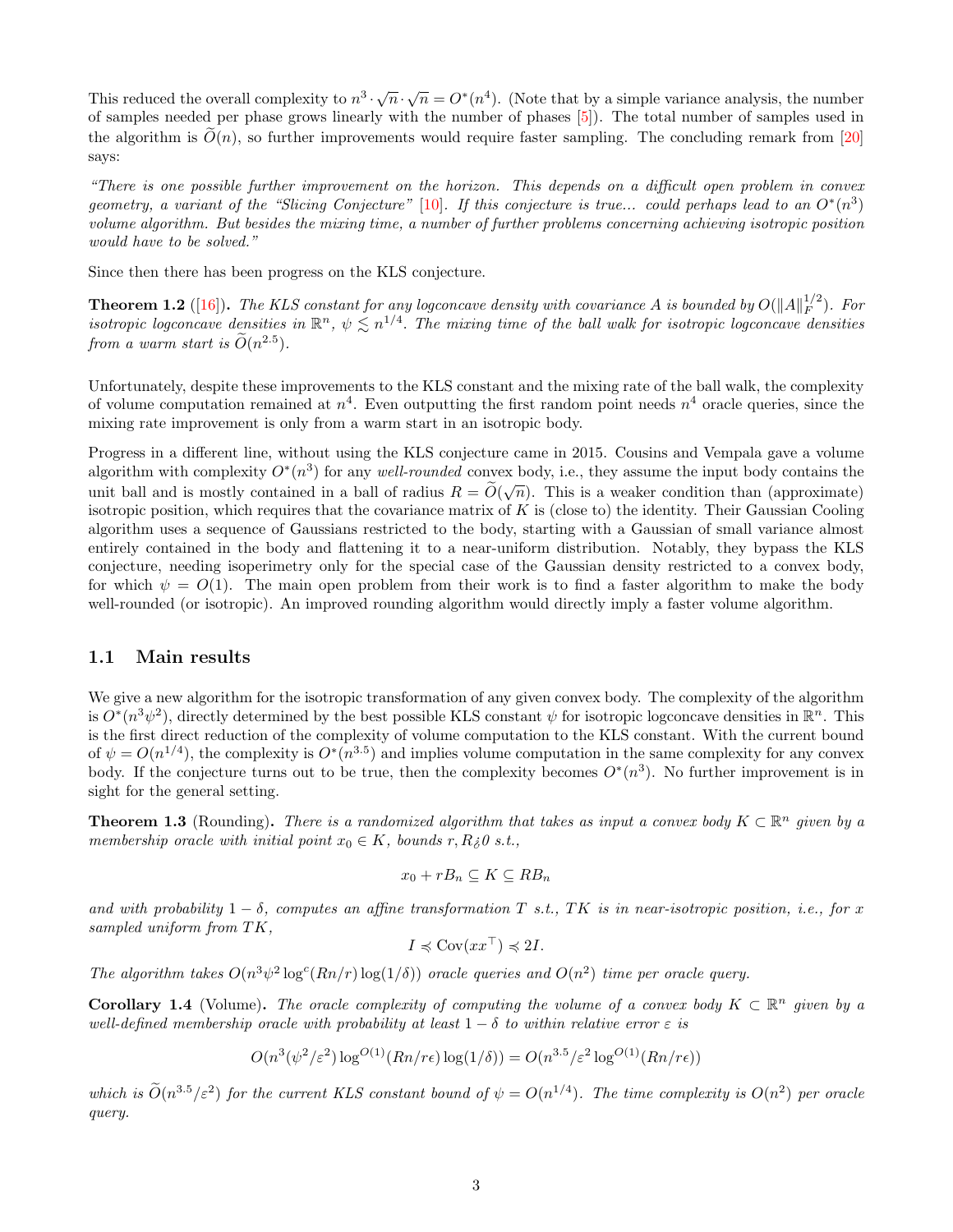For an explicit convex polytope  $Ax \leq b$ , with  $A \in R^{m \times n}$ , since each oracle query takes  $O(mn)$  time, this immediately gives a bound of  $O^*(mn^{4.5})$ , matching the current best bound for large m [\[23\]](#page-16-10) (there is a different approach [\[14\]](#page-16-11) giving a time bound of  $O^*(m^2n^{\omega-\frac{1}{3}})$ , which is better when the number of facets is close to linear in the dimension). Here we give an efficient implementation of our new algorithm that improves significantly on the runtime. Let  $\omega(a, b, c)$ be the exponent of complexity of multiplying an  $n^a \times n^b$  matrix with an  $n^b \times n^c$  matrix, e.g.,  $\omega(1,1,1) \leq 2.3728639$ [\[12\]](#page-16-12).

<span id="page-3-0"></span>**Theorem 1.5** (Polytope Volume). The volume of a convex polytope  $\{x : Ax \leq b\} \subset \mathbb{R}^n$  defined by m inequalities can be computed with high probability to within relative error  $\varepsilon$  using fast matrix multiplication in time  $\widetilde{O}(mn^c/\varepsilon^2)$  where  $c = \omega(1, 1, 3.5) < 3.7$ . If the KLS conjecture is true, then the running time is  $\widetilde{O}(mn^{\omega(1,1,3)-1})$  where  $\omega(1,1,3) < 4.2$ . Without fast matrix multiplication, polytope volume can be computed in time  $\tilde{O}(mn^4/\varepsilon^2)$ .

### 1.2 Approach

The algorithm is based on the following ideas. First, if the covariance matrix is skewed (i.e., some eigenvalues are much larger than others), this can be detected via a small random sample. The roundness can then be improved by scaling up the subspace of small eigenvalues. But how to sample a highly skewed convex body? To break this chicken-and-egg problem, we use a sequence of convex bodies obtained by intersecting the original set with balls of increasingly larger radii:

$$
K_t = K \cap B(0, t),
$$

with t starting at r and doubling till it reaches R. In each outer iteration, we compute a transformation that makes the set  $K_t$  (nearly) isotropic. When  $K_t$  is isotropic, we show that  $K_{2t}$  is well-rounded (Lemma [3.4\)](#page-11-0). Hence, the trace of the covariance of  $K_{2t}$  is  $O(n)$ . However, its eigenvalues could be widely varying. To make  $K_{2t}$  isotropic, we will estimate the larger eigenvalues using a small random sample (Lemma  $A.2$ ). The second idea is that scaling up the small eigenvalues nearly doubles the size of the ball contained inside (Lemma [3.2\)](#page-8-0), while having a mild effect on the higher norms of the covariance (Lemma [3.1\)](#page-6-0). The latter concept is where KLS comes in. We show that if the KLS constant for isotropic logconcave distributions in  $\mathbb{R}^n$  is bounded by  $\psi_n^2 \lesssim n^{\frac{1}{p}}$  for all n, then for any logconcave density q with covariance matrix A (not necessarily identity), the KLS constant is bounded as  $\psi_q^2 \lesssim ||A||_p \log n$ (Theorem [B.12\)](#page-21-0). As we outline below, this improves the sampling time in each inner iteration.

In the beginning, when the ball contained inside  $K_t$  is small, we will use a few samples to get a coarse estimate of the larger eigenvalue directions and scale up the orthogonal subspace. The sampling time is higher since the roundness parameter of  $K_t$  is higher. The time per sample is roughly  $n^2 \frac{\|A\|_p}{r^2}$  when r is the radius of the ball inside and A is the covariance matrix for the uniform density q on  $K_t$ . As we increase r, by a constant factor in each step, the norm of the covariance grows much more slowly, and so the sampling time decreases. Meanwhile, we use more samples in each step, roughly  $r^2$ , and this trade-off keeps the overall time at  $n^{3+\frac{1}{p}} \simeq n^3 \psi^2$ . During the process we need a warm start for each phase; we achieve this in  $\widetilde{O}(n^3)$  steps using the Gaussian Cooling algorithm. It is known that  $\psi_q^2 \lesssim ||A||_p$  holds for  $p = 2$  [\[16\]](#page-16-9), giving the  $\widetilde{O}(n^{3.5})$  complexity for rounding. Our general reduction establishes that any future improvement to higher  $p$  would imply faster rounding and volume estimation.

## 2 Preliminaries

For a positive definite matrix  $n \times n$  matrix A, we will use the operator or spectral norm,  $||A||_{op}$ , its Frobenius norm,  $||A||_F \stackrel{\text{def}}{=} \text{Tr}(A^2)^{1/2}$ , and its  $p'th$  norm for  $p \ge 1$ , defined as

$$
||A||_p \stackrel{\text{def}}{=} \left(\sum_{i=1}^n |\lambda_i|^p\right)^{1/p}
$$

with  $p = 1$  being TrA and  $p = 2$  being  $||A||_F$ .

**Definition 2.1.** A function  $f : \mathbb{R}^n \to \mathbb{R}_+$  is logconcave if its logarithm is concave along every line, i.e., for any  $x, y \in \mathbb{R}^n$  and any  $\lambda \in [0, 1],$ 

$$
f(\lambda x + (1 - \lambda)y) \ge f(x)^{\lambda} f(y)^{1 - \lambda}.
$$
\n(2.1)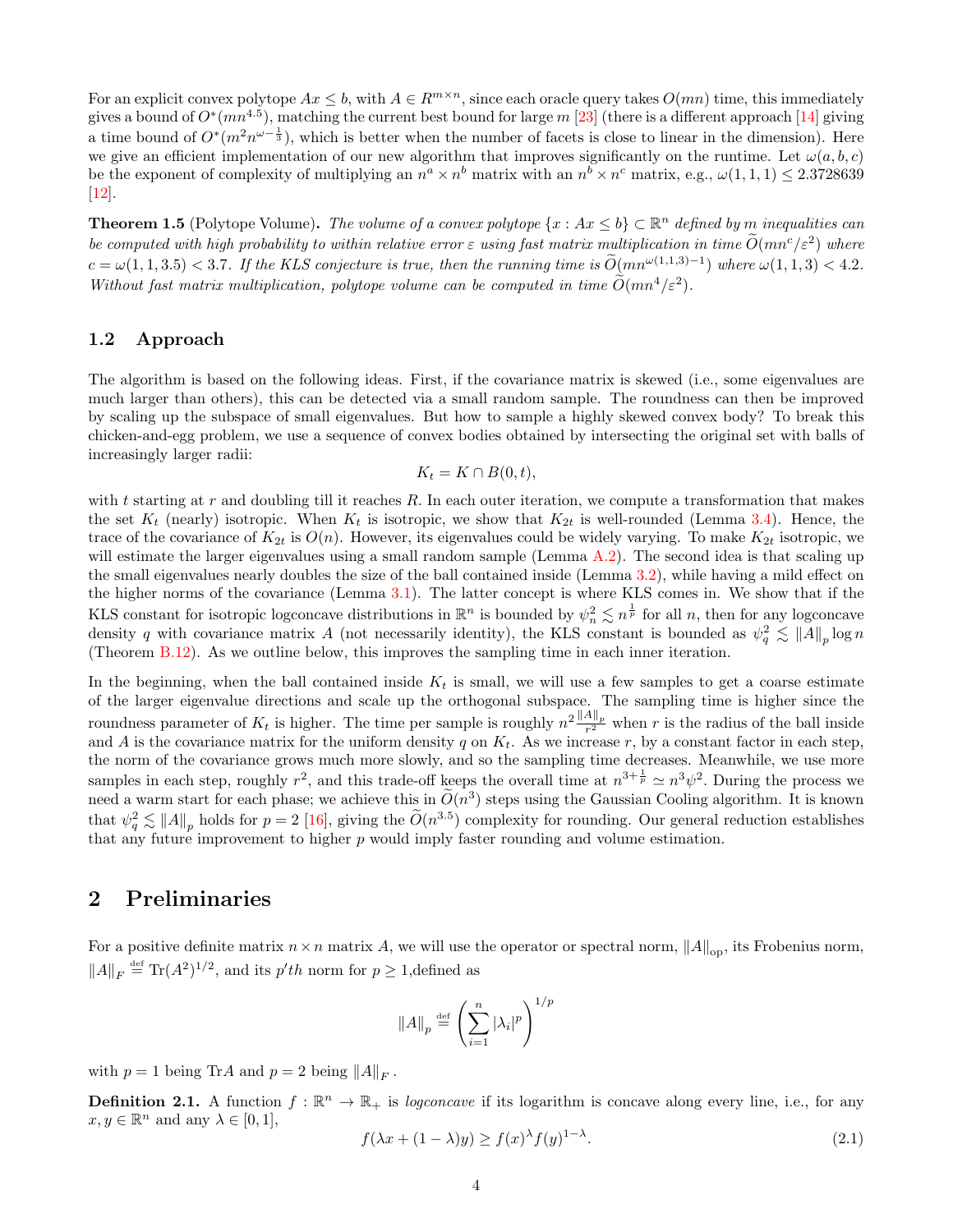Many common probability distributions have logconcave densities, e.g., Gaussian, exponential, logistic, and gamma distributions; indicator functions of convex sets are also logconcave. Logconcavity is preserved by product, min and convolution (in particular marginals of logconcave densities are logconcave).

**Definition 2.2.** A distribution  $D$  is said to be *isotropic* if

$$
\mathbb{E}_D(x) = 0
$$
 and  $\mathbb{E}_D(xx^{\top}) = I$ .

We say a convex body is isotropic if the uniform distribution over it is isotropic. Any distribution with bounded second moments can be brought to an isotropic position by an affine transformation. We say that a convex body K is  $(r, R)$ -rounded if it contains a ball of radius r, and its covariance matrix A satisfies

$$
\text{Tr} A = \mathbb{E}_K (\left\| x - \bar{x} \right\|^2) = R^2.
$$

For an isotropic body we have  $A = I$  and hence  $R^2 = n$ . We will say K is well-rounded if  $r = 1$  and  $R = \widetilde{O}(\sqrt{n})$ . Clearly, any isotropic convex body is also well-rounded, but not vice versa. A distribution is said to be  $\alpha$ -isotropic if  $I \prec \mathbb{E}_D(xx^{\perp}) \prec \alpha I$ .

Random points from isotropic logconcave densities have strong concentration properties. We mention three that we will use.

<span id="page-4-3"></span>**Lemma 2.3** ([\[21,](#page-16-13) Theorem 5.17]). For any  $t \ge 1$ , and any logconcave density p in  $\mathbb{R}^n$  with covariance matrix A,

$$
\mathbb{P}_{x \sim p} \left( \|x - \mathbb{E}x\|_2 \ge t \cdot \sqrt{\text{Tr}A} \right) \le \exp(-t + 1).
$$

<span id="page-4-2"></span>**Lemma 2.4** ([\[24,](#page-16-14) Theorem 5.17]). For any  $t \ge 1$ , and any isotropic logconcave density p in  $\mathbb{R}^n$ , there is a constant c such that √ √

$$
\mathbb{P}_{x \sim p}(\|x\|_2 \ge t\sqrt{n}) \le \exp(-c\sqrt{n}t).
$$

<span id="page-4-1"></span>**Lemma 2.5** ([\[1,](#page-15-2) [25\]](#page-17-1)). For any isotropic logeoncave distribution  $\nu$  in  $\mathbb{R}^n$ , with probability at least  $1-\delta$ , the empirical mean and covariance

$$
\overline{x} = (1/N) \sum_{i=1}^{N} x_i
$$
, and  $X = \frac{1}{N} \sum_{i=1}^{N} (x_i - \overline{x}_i)(x_i - \overline{x}_i)^T$ 

of  $N = O(n \log(1/\delta)/\varepsilon^2)$  i.i.d. random samples  $x_i \sim \nu$  satisfy

$$
\left\|\overline{x}\right\|_2\leq\varepsilon,\quad \left\|X-I\right\|_{\mathrm{op}}\leq\varepsilon.
$$

The convergence of Markov chains is established by showing the the t-th step distribution  $Q_t$  approaches the steady state distribution Q. We will use the total variation distance  $d_{TV}$  for this. We also need a notion of a warm start.

**Definition 2.6** (Warm start). We say that a starting distribution  $Q_0$  is M-warm for a Markov chain with unique stationary distribution  $Q$  if its  $\chi$ -squared distance is bounded by  $M$ :

$$
\chi^2(Q_0, Q) = \mathbb{E}_Q \left(\frac{dQ_0(u)}{dQ(u)} - 1\right)^2 \le M.
$$
  
Note that 
$$
\chi^2(Q_0, Q) + 1 = \mathbb{E}_Q \left(\frac{dQ_0(u)}{dQ(u)}\right)^2 = \mathbb{E}_{Q_0} \frac{dQ_0(u)}{dQ(u)}.
$$

Our algorithms will use the ball walk for sampling. In a convex body K, the ball walk with step-size  $\delta$  is defined as follows: At the current point,  $x \in K$ , pick y uniformly in  $B(x, \delta)$ , the ball of radius  $\delta$  around x; if  $y \in K$ , go to y (else, do nothing).

The next theorem is a fast sampler for distributions with KLS constant  $\psi_q$  given a warm start.

<span id="page-4-0"></span>**Theorem 2.7** ([\[11\]](#page-16-6)). Let K be a convex body containing the unit ball. Using the ball walk with step size  $\frac{1}{\sqrt{n}}$  in K from an M-warm start  $Q_0$ , the number of steps to generate a nearly independent point within TV distance or  $\chi^2$ -distance  $\varepsilon$  of the uniform stationary density  $Q$  in  $\mathbb{R}^n$  is  $O(n^2\psi_q^2\log^{O(1)}(nM/\epsilon)).$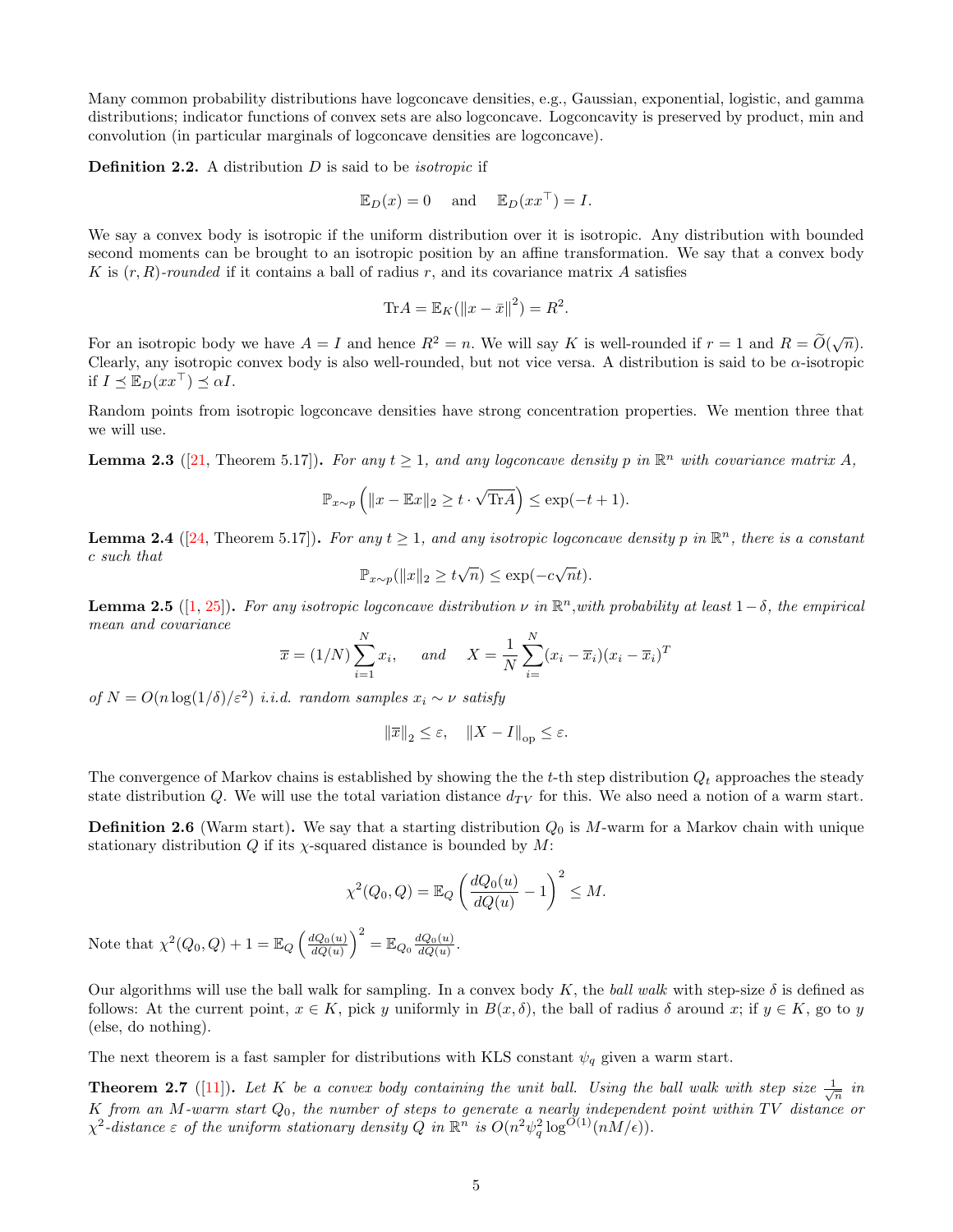The next lemma connects the KLS constant for isotropic distributions to that of general distributions. We give a proof in Section [\(B\)](#page-19-0).

<span id="page-5-0"></span>**Lemma 2.8.** Let  $\psi_n$  be a bound on the KLS constant for isotropic logconcave densities and  $\psi_q$  be the bound for a logconcave density q (not necessarily isotropic) with covariance matrix  $A_q$ , both in  $\mathbb{R}^n$ . If  $\psi_n^2 = \Theta(n^{1/p})$  for all n, then for any logconcave density q with covariance A, we have  $\psi_q^2 = O(||A||_p \log^{O(1)} n)$ .

We will also use a fast sampler for well-rounded convex bodies that does not require a warm start.

<span id="page-5-1"></span>**Theorem 2.9** (Sampling a well-rounded convex body [\[3,](#page-15-1) [4\]](#page-15-3)). There is an algorithm that, for any  $\varepsilon > 0, p > 0$ , and any convex body K in  $\mathbb{R}^n$  that contains the unit ball and has  $\mathbb{E}_K(\|X\|^2) = R^2$ , with probability  $1-\delta$ , generates random points from a density  $\nu$  that is within total variation distance  $\varepsilon$  from the uniform distribution on K. In the membership oracle model, the complexity of each random point, including the first, is,

$$
O\left((R^2n^2+n^3)\log n\log^2\frac{n}{\varepsilon}\log\frac{1}{\delta}\right)=\widetilde{O}(n^3+R^2n^2).
$$

Finally, we use the algorithm from [\[4,](#page-15-3) [3\]](#page-15-1) for computing the volume of a well-rounded convex body.

**Theorem 2.10** (Volume of a well-rounded convex body). [\[3,](#page-15-1) [4\]](#page-15-3) There is an algorithm that, for any  $\varepsilon > 0, \delta > 0$ and convex body K in  $\mathbb{R}^n$  that contains the unit ball and has  $\mathbb{E}_K(\|X\|^2) = O(n)$ , with probability  $1-\delta$ , approximates the volume of K to within relative error  $\varepsilon$  and has complexity

$$
O\left(\frac{n^3}{\varepsilon^2} \cdot \log^2 n \log^2 \frac{1}{\varepsilon} \log^2 \frac{n}{\varepsilon} \log \frac{1}{\delta}\right) = \widetilde{O}(n^3 \epsilon^{-2})
$$

in the membership oracle model.

Computational Model. We use the most general membership oracle model for convex bodies, which comes with bounds r, R guaranteeing that the input convex body K is  $(r, R)$ -rounded and allows membership queries to K. As established in the literature on volume computation, the number of arithmetic operations is bounded by  $O(n^2)$  per oracle query, and all arithmetic operations can be done using only a polylogarithmic number of additional bits. We mention a few familiar technical difficulties whose solution is well-documented in the literature. First, the sampling algorithms produce points from approximately the correct distribution. Second, samples produced in a sequence are not completely independent. Third, all our algorithms are randomized (they have to be in the oracle model). For the first two issues, we refer to [\[22\]](#page-16-15); briefly, the approximate distribution is handled by a trick called "divine" intervention", where one can view the sampled distribution as being the correct one with large probability and an incorrect one with a small failure probability. Since the complexity dependence on proximity to the target is logarithmic, this leads to a controllable overall failure probability. The near-independence is handled as follows: first, we maintain parallel independent threads of samples, which start as completely random points (e.g., from a Gaussian) and remain independent throughout. For estimates computed in different sequential phases (e.g., ratios of integrals, or affine transformations), the degree of dependence is explicitly bounded using the tools developed in [\[22\]](#page-16-15). For the failure probability, we note that the overhead for failure probability  $\delta$  is  $O(\log(1/\delta))$ . In the rest of the paper, for convenience, we say WHP to mean with probability  $1 - \delta$  incurring only  $O(\log(1/\delta))$  overhead in the complexity.

## 3 Algorithm and Analysis

The algorithm considers a sequence of balls of doubling radii, and in each iteration makes the intersection of the current ball with the convex body nearly isotropic.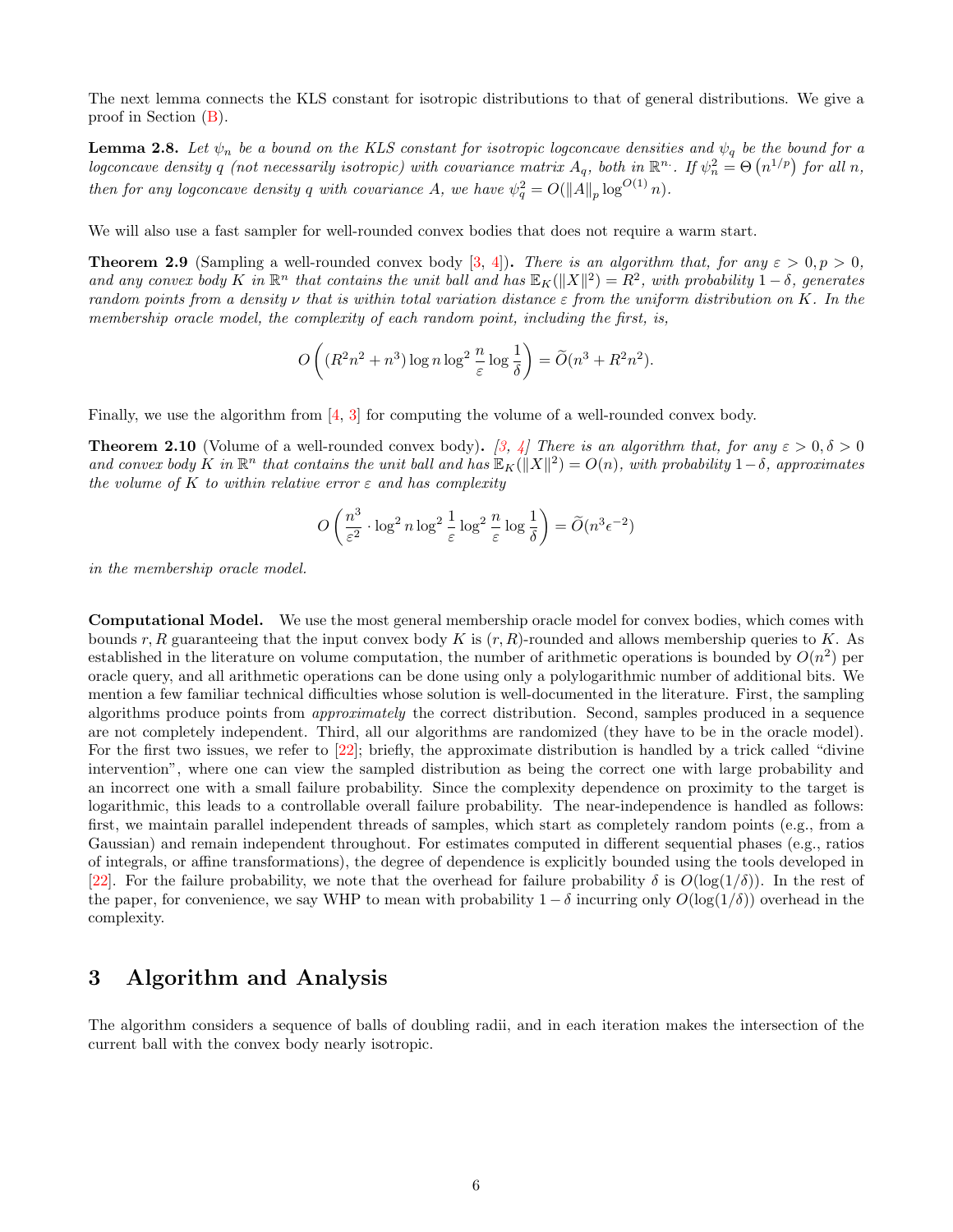Algorithm 1 Iterative Isotropization

1: procedure IterativeIsotropization $(K \subset \mathbb{R}^n, r > 0, R > 0)$ 2: **Assumption:**  $B(0,r) \subseteq K \subseteq B(0,R)$ 3: Define  $K_t = K \cap B(0, t)$ .. 4:  $t \leftarrow r, x \leftarrow 0, T \leftarrow \frac{1}{r}$  $\triangleright$  Current slice t and normalization 5: while  $t < R$  do 6:  $(x, T) \leftarrow$  Isotropization $(K_t - x, T)$ 7:  $t \to 2t$ 8: end while 9: end procedure

The main subroutine is a procedure to compute an isotropic transformation of a well-rounded body. We address this in the next section, then come back to the general analysis.

### 3.1 Inner loop: Isotropic transformation of a well-rounded body

We begin with the algorithm. In each iteration, the inner ball radius grows by a constant factor, while the  $p$ -norm of the covariance grows much more slowly. As a result, we can afford to sample more points with each iteration and thereby get progressively better approximations to the isotropy: in the first step the number of samples in only  $O(1)$  while by the end the number of samples is  $O(n)$ .

Algorithm 2 Isotropize

1: procedure lsotropize $(K \subset \mathbb{R}^n, T_0 \in \mathbb{R}^{n \times n})$ 2: **Assumption:**  $B(0, \frac{1}{4}) \subset T_0K$  and  $\mathbb{E}_{x \sim T_0K} ||x||^2 = O(n)$ . 3: Use Gaussian cooling to sample a point  $x \in TK$ . 4:  $r \leftarrow \frac{1}{4}, T \leftarrow T_0.$ 5: while  $2^{10}r^2 \log^2 n \le n$  do  $\triangleright$  We maintain  $\{x : ||x||_2 \le r\} \subseteq TK$ 6:  $k \leftarrow c \cdot r^2 \log^5 n$  for a constant c. 7: Sample points  $x_1, \dots, x_{2k}$  from TK using the ball walk with initial point x. 8:  $\hat{A} \leftarrow \frac{1}{k} \sum_{i=1}^{k} (x_i - \hat{x})(x_i - \hat{x})^{\top}$  where  $\hat{x} = \frac{1}{k} \sum_{i=1}^{k} x_{i+k}$ . 9:  $M \leftarrow I_n + P_{\widehat{A}}$  where  $P_{\widehat{A}}$  is the projection to the subspace spanned by eigenvectors of  $\widehat{A}$  with eigenvalue at most  $\lambda = n$ . 10:  $T \leftarrow MT, r \leftarrow 2(1 - \frac{1}{\log n}) \cdot r.$ 11: end while 12: Sample  $O(n)$  points to compute the mean  $\hat{x}$  and empirical covariance matrix  $\hat{A}$  such that  $\hat{A}^{-\frac{1}{2}}(K - \hat{x})$  is 2-isotropic. 13: Return  $(\widehat{x}, \widehat{A}^{-\frac{1}{2}})$ . 14: end procedure

First, we show that the p-th norm of the covariance matrix  $||A||_p$  remains bounded. Although we only use an eigenvalue threshold of  $\lambda = n$  in the algorithm, we will prove a slightly more general statement below, assuming the eigenvalue threshold is  $\lambda = n/r^{\alpha}$ .

<span id="page-6-0"></span>**Lemma 3.1.** Let  $A_j$  be the covariance matrix of TK and  $r_j$  be the inner radius at the j-th iteration of algorithm **Isotropize.** For  $\alpha \in [0, 2/(p-1)]$ , we have

- the number of iterations is  $O(\log n)$ .
- Tr $A_j = O(r_j^2 \text{Tr} A_0)$  for all j.
- $||A_j||_p \leq 24nr_j^{(\frac{2+\alpha}{p}-\alpha)}\log n$  for all j.

*Proof.* In each iteration, the algorithm increases  $r_j$  by a factor of  $2(1 - \frac{1}{\log n})$ . Note that the algorithm starts with  $r_0 = \frac{1}{4}$  and ends before  $r_j \log n \leq \sqrt{n}$ . Hence, it takes less than  $O(\log n)$  iterations.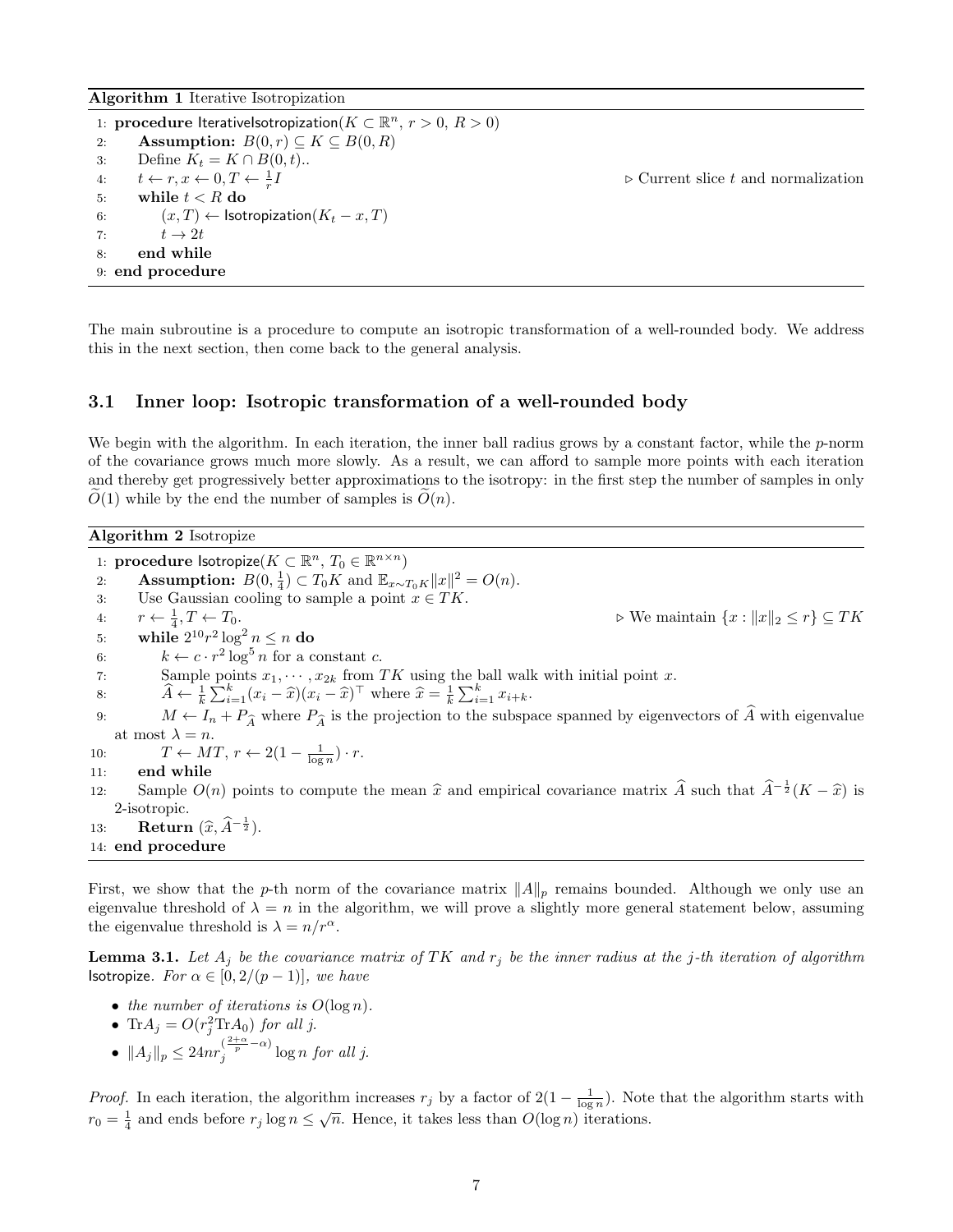

Figure 3.1: (a) Algorithm IterativeIsotropization uses balls of doubling radii (b) Algorithm Isotropize scales up the estimated "small eigenvalue" subspace in each iteration.

To bound  $\text{Tr}A_j$ , we let  $M_j$  be the transformation at j-th iteration. We have

<span id="page-7-0"></span>
$$
A_j = M_j A_{j-1} M_j \tag{3.1}
$$

Hence, we have

$$
\text{Tr}A_j = \text{Tr}A_{j-1}^{\frac{1}{2}}M_j^2 A_{j-1}^{\frac{1}{2}} \le 5\text{Tr}A_{j-1}.
$$

Hence, Tr $A_j$  increases by a factor of at most 4. Moreover, since  $r_j$  increases by a factor of  $2(1-\frac{1}{\log n})$  we have that  $\text{Tr}A_j$  $\frac{d^{r}A_{j}}{r_{j}^{2}}$  increases by a factor of  $(1-\frac{1}{\log n})^{-2}$  per iteration. Since there are  $O(\log n)$  iterations, it increases by at most  $O(1)$  in total. Hence, we have  $\text{Tr}A_j = O(r_j^2 \text{Tr}A_0) = O(r_j^2 n)$  for all j.

To bound  $||A_j||_p$ , we note that initially  $||A_0||_p \leq \text{Tr} A_0 \leq 4n$ . Let  $P_j$  be the projection at j-th iteration. By [\(3.1\)](#page-7-0), we have

$$
||A_j||_p = ||M_j A_{j-1} M_j||_p
$$
  
=  $||A_{j-1}^{1/2} M_j^2 A_{j-1}^{1/2}||_p$   
=  $||A_{j-1}^{1/2} (I + 3P_j) A_{j-1}^{1/2}||_p$ .

Hence, we have

$$
||A_j||_p \le ||A_{j-1}||_p + 3||A_{j-1}^{1/2}P_jA_{j-1}^{1/2}||_p.
$$

Let  $\lambda \stackrel{\text{def}}{=} \frac{n}{r_j^{\alpha}}$ . Since  $P_j$  is the projection of the eigenspace of  $\widehat{A}$  with eigenvalues less than  $\lambda$ , we have that

$$
P_j \preceq 2\lambda(\widehat{A} + \lambda \cdot I)^{-1}.
$$

(To see this, we note that sides have the same eigenspace and hence it follows from  $1_{x\leq \lambda} \leq \frac{2\lambda}{x+\lambda}$ .) By Lemma [A.2](#page-17-0) with  $\epsilon = \frac{1}{2}$ , we have that  $\frac{1}{2}A_j - O(\frac{\log^3 n \cdot \text{Tr}A_j}{k}) \cdot I \leq \widehat{A}$ . Using that  $\text{Tr}A_j = O(r_j^2 n)$  and  $k = \Omega(r_j^{2+\alpha} \log^3 n)$  samples, we have

$$
A_{j-1} \preceq 2\widehat{A} + \frac{n}{r_j^{\alpha}} \cdot I \preceq 2\widehat{A} + \lambda \cdot I.
$$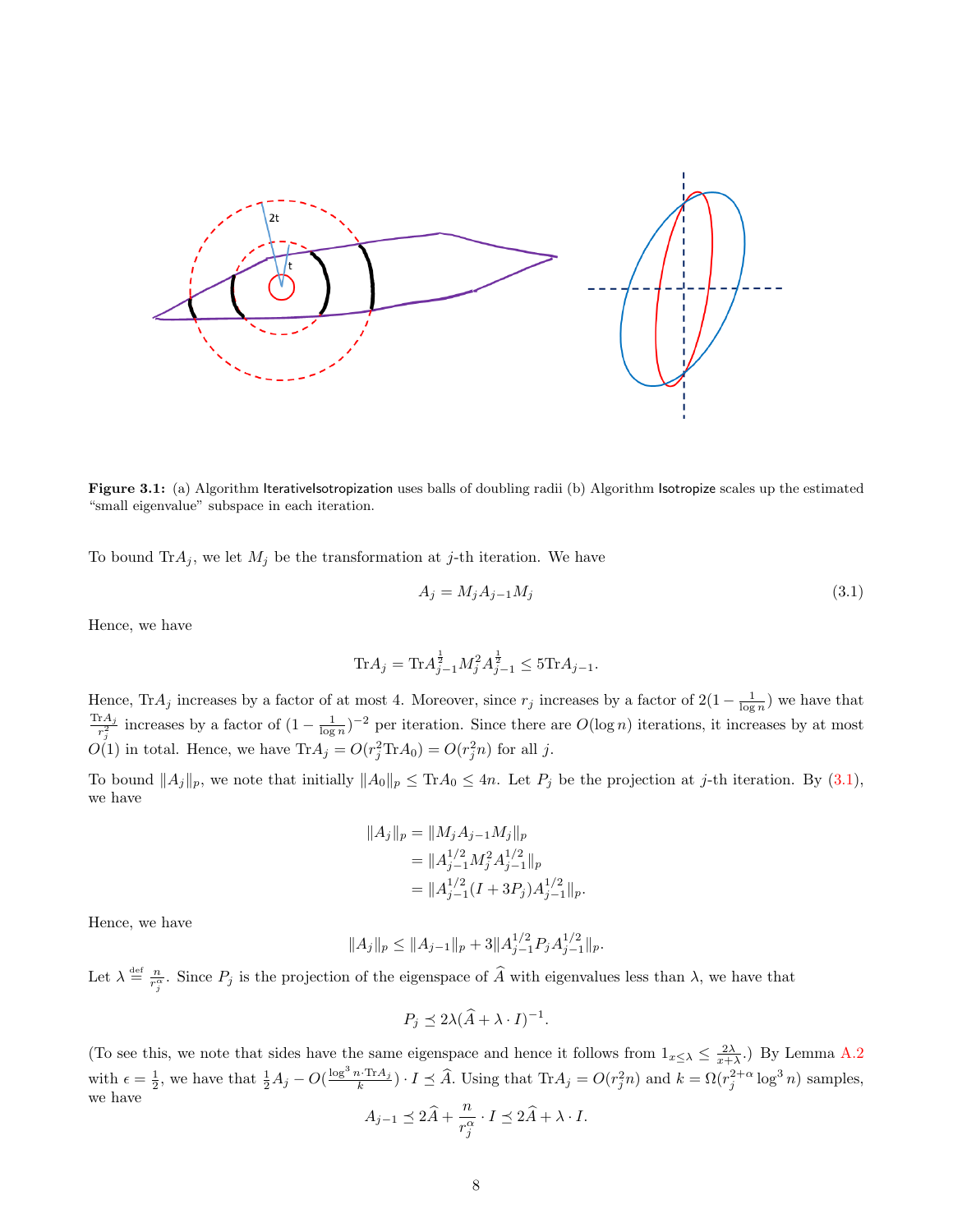Hence, we have  $P_j \preceq 4\lambda(A_{j-1} + \lambda \cdot I)^{-1}$  and

$$
||A_j||_p \le ||A_{j-1}||_p + 12\lambda ||A_{j-1}^{1/2}(A_{j-1} + \lambda \cdot I)^{-1}A_{j-1}^{1/2}||_p
$$

Let  $\lambda_i$  be the eigenvalues of  $A_{i-1}$ . Then,

$$
||A_{j-1}^{1/2}(A_{j-1} + \lambda \cdot I)^{-1}A_{j-1}^{1/2}||_p^p = \sum_{i=1}^n \left(\frac{\lambda_i}{\lambda_i + \lambda}\right)^p \le \frac{1}{\lambda^p} \sum_{\lambda_i \le \lambda} \lambda_i^p + \sum_{\lambda_i \ge \lambda} 1.
$$

The first term  $\sum_{\lambda_i \leq \lambda} \lambda_i^p$  is maximized when the small eigenvalues have values exactly  $\lambda_i = \lambda$ . In this case, there are

$$
\frac{\text{Tr} A_{j-1}}{\lambda} \le \frac{O(r_{j-1}^2 n)}{\lambda}
$$

small eigenvalues, i.e., of value at most  $\lambda$ . Hence, we have

$$
\frac{1}{\lambda^p} \sum_{\lambda_i \leq \lambda} \lambda_i^p \leq \frac{O(r_{j-1}^2 n)}{\lambda}.
$$

For the second term,

$$
\sum_{\lambda_i \ge \lambda} 1 \le \frac{\text{Tr} A_{j-1}}{\lambda} \le \frac{O(r_{j-1}^2 n)}{\lambda}.
$$

Hence,  $||A_j||_p$  is increased by

$$
O(\lambda) \cdot \left(\frac{r_{j-1}^2 n}{\lambda}\right)^{1/p} = O\left(\frac{n}{r_j^{\alpha}}\right) \cdot \left(r_{j-1}^2 r_j^{\alpha}\right)^{1/p} \le O\left(nr^{\frac{2+\alpha}{p}-\alpha}\right).
$$

Since there are at most  $O(\log n)$  iterations,  $||A_j||_p$  is at most  $O(nr^{(\frac{2+\alpha}{p}-\alpha)}\log n)$ .

Next, we show that the inner radius increases by almost a factor of 2 every iteration, again for a general choice of eigenvalue threshold  $\lambda = n/r^{\alpha}$ .

<span id="page-8-0"></span>**Lemma 3.2.** Algorithm Isotropization maintains the invariant  $\{||x||_2 \le r\} \subseteq TK$ .

*Proof.* First, we describe the idea of the proof. When the algorithm modifies the covariance matrix  $A$ , it estimates the subspace of directions with variance less than  $n/r^{\alpha}$  and doubles them. Lemma [A.2](#page-17-0) shows that

$$
\widehat{A} = (1 \pm \frac{1}{2})A \pm \frac{n}{2r^{\alpha}} \cdot I,
$$

this means, roughly speaking, that any direction that was not doubled satisfies

$$
\lambda_i \ge \sigma^2 = \frac{n}{2r^{\alpha}}.
$$

So the current body contains an ellipsoid whose axis lengths along the non-doubled directions (call this subspace V) are at least  $\sigma$  and at least r in all directions (the body contains a ball of radius r). Now the body is stretched v) are at least  $\sigma$  and at least r in all directions (the body contains a ball of radius r). Now the body is stretched<br>by a factor of  $\sqrt{2}$  in the subspace  $V^{\perp}$ . We will argue that the resulting body contains a bal see this, we argue that any point in a ball of this radius is in the convex hull of the ball of radius  $\sigma$  in the subspace see this, we argue that any point in a ball of this  $V$  and a ball of radius  $\sqrt{2}r$  in the subspace  $V^{\perp}$ .

Now we proceed to the formal proof by induction. Initially, we have  $\{|x\|_2 \le r\} \subset TK$  by the assumption on K. It suffices to show this is maintained after each iteration. Let T be the old transformation and  $T'$  be the new transformation during one iteration. Let r be the old radius during that iteration. By the invariant, we know that  $\{\Vert x\Vert_2 \leq r\} \subset TK$  and hence

$$
\{\|M^{-1}x\|_2 \le r\} \subset T'K
$$

 $\Box$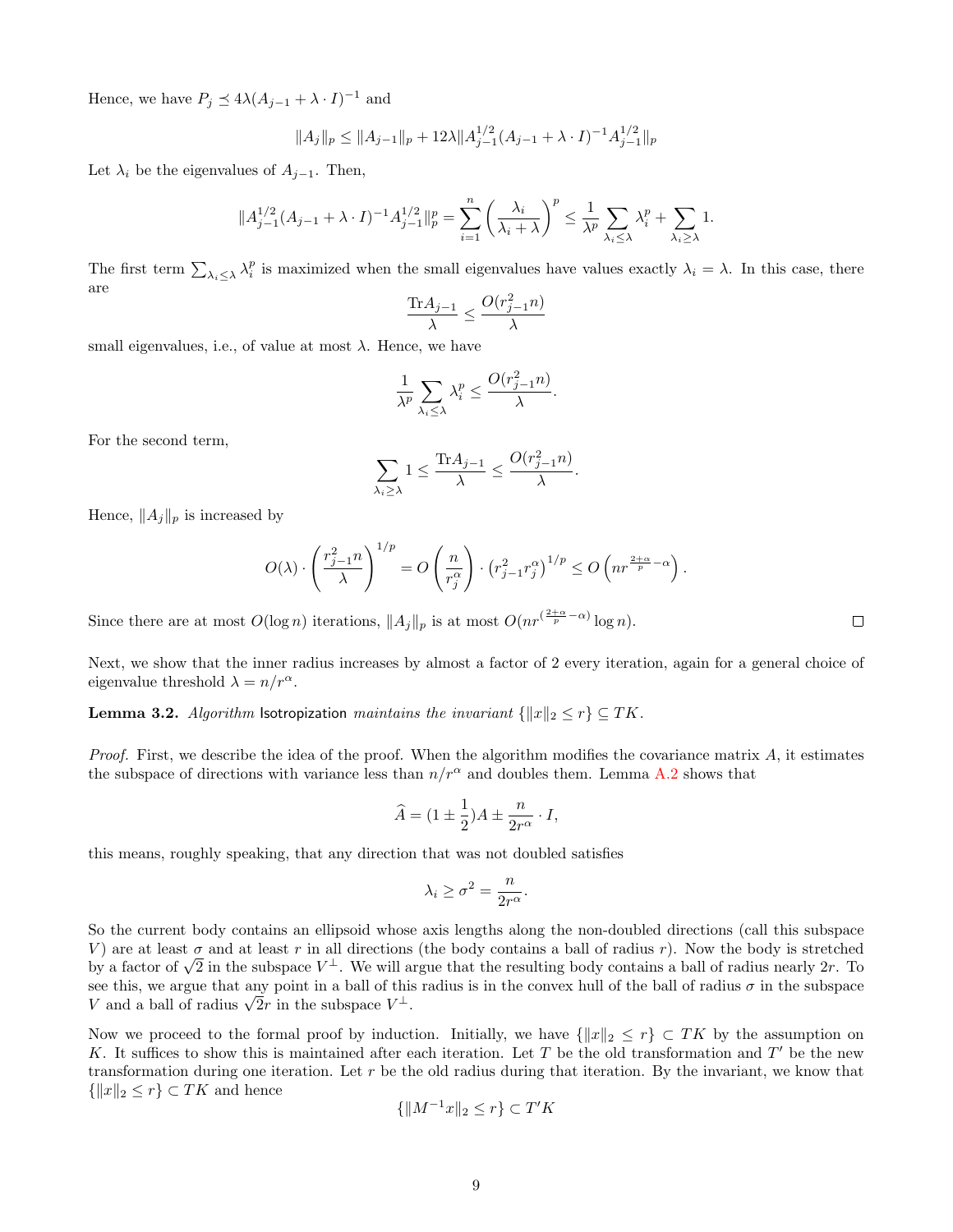with  $M = I + P_{\widehat{A}}$  (this only scales up the body by a factor of 2 in some directions). Let A be the covariance matrix of TK. Then  $(I + P_{\hat{A}})A(I + P_{\hat{A}})$  is the covariance matrix of  $T'K$ . Our goal is to show that  $T'K$  contains a ball of radius  $2(1-\frac{1}{\log n})r$ . From above, we have

$$
\{x^{\top}A^{-1}x \le 1\} \subset \{x^{\top}((I+P_{\widehat{A}})A(I+P_{\widehat{A}}))^{-1}x \le 1\} \subset T'K.
$$

Hence, we know that  $Conv(\Omega_1 \cup \Omega_2) \subset T'K$  where

$$
\Omega_1 = \{ x^\top (\frac{1}{r^2}I - \frac{3}{4r^2}P_{\widehat{A}})x \le 1 \} \text{ and } \Omega_2 = \{ x^\top A^{-1}x \le 1 \}.
$$

where for  $\Omega_1$  we used that  $(I+P)^{-2} = I - \frac{3}{4}P$  for any projection matrix P.

To prove that  $T'K$  contains a larger ball, we take x and write it as a convex combination of  $x_1$  and  $x_2$  where  $x_1 \in \Omega_1$  and  $x_2 \in \Omega_2$ . To do this, we define  $P_A$  be the projection to the subspace spans by eigenvectors of A with eigenvalues at most  $\lambda/2^8 \log^2 n$  with

$$
\lambda \stackrel{\text{def}}{=} \frac{n}{r^{\alpha}}.
$$

For any x with  $||x||_2 \leq 2(1 - \frac{1}{\log n})r$ , we will show that  $x \in Conv(\Omega_1 \cup \Omega_2)$ . To do this, we let  $t \stackrel{\text{def}}{=} \frac{||P_A x||_2^2}{||x||_2^2}$  and write x as the convex combination,

<span id="page-9-0"></span>
$$
x = t\left(\frac{1}{t}P_Ax\right) + (1-t)\left(\frac{1}{1-t}(I-P_A)x\right). \tag{3.2}
$$

For the second term in  $(3.2)$ , we have

$$
\left(\frac{1}{1-t}(I-P_A)x\right)^{\top} A^{-1} \left(\frac{1}{1-t}(I-P_A)x\right) \le \frac{\|(I-P_A)x\|_2^2}{(1-t)^2\lambda/(2^8\log^2 n)} = \frac{2^8\|x\|_2^2\log^2 n}{\lambda}
$$

Since  $||x||_2^2 \le 4r^2$  and  $\lambda = \frac{n}{r^{\alpha}}$ , we have

$$
\frac{2^8 \|x\|_2^2 \log^2 n}{\lambda} \le \frac{2^{10} r^2 \log^2 n}{\frac{n}{r^{\alpha}}} = \frac{2^{10} r^{2+\alpha} \log^2 n}{n} \le 1.
$$

Hence,

<span id="page-9-2"></span>
$$
\frac{1}{1-t}(I - P_A)x \in \Omega_2.
$$
\n(3.3)

For the first term in [\(3.2\)](#page-9-0), we note that for any  $\beta > 0$ , we have

<span id="page-9-1"></span>
$$
P_{\widehat{A}} \succeq \beta \lambda (\beta \lambda + \widehat{A})^{-1} - \frac{\beta}{1 + \beta} I \tag{3.4}
$$

(To see this, we note that both sides have the same eigenspace and hence it follows from  $1_{x\leq \lambda} \geq \frac{\beta \lambda}{x+\beta \lambda} - \frac{\beta}{1+\beta}$ .) By Lemma [A.2](#page-17-0) with  $\epsilon = 1$ , we have

$$
\widehat{A} \preceq 2A + O\left(\frac{\log^3 n \cdot \text{Tr}A}{k}\right) \cdot I.
$$

Using Tr $A = O(r^2n)$  (Lemma [3.1\)](#page-6-0) and  $k = \Omega(r^{2+\alpha} \log^5 n)$  (the algorithm description), we have

$$
\widehat{A} \preceq 2A + \frac{n}{2^7 r^{\alpha} \log^2 n} \cdot I \preceq 2A + \frac{\lambda}{2^7 \log^2 n} \cdot I.
$$

Putting this into [\(3.4\)](#page-9-1), we have

$$
P_{\widehat{A}} \succeq \beta \lambda (\beta \lambda + \frac{\lambda}{2^7 \log^2 n} + 2A)^{-1} - \frac{\beta}{1 + \beta} I.
$$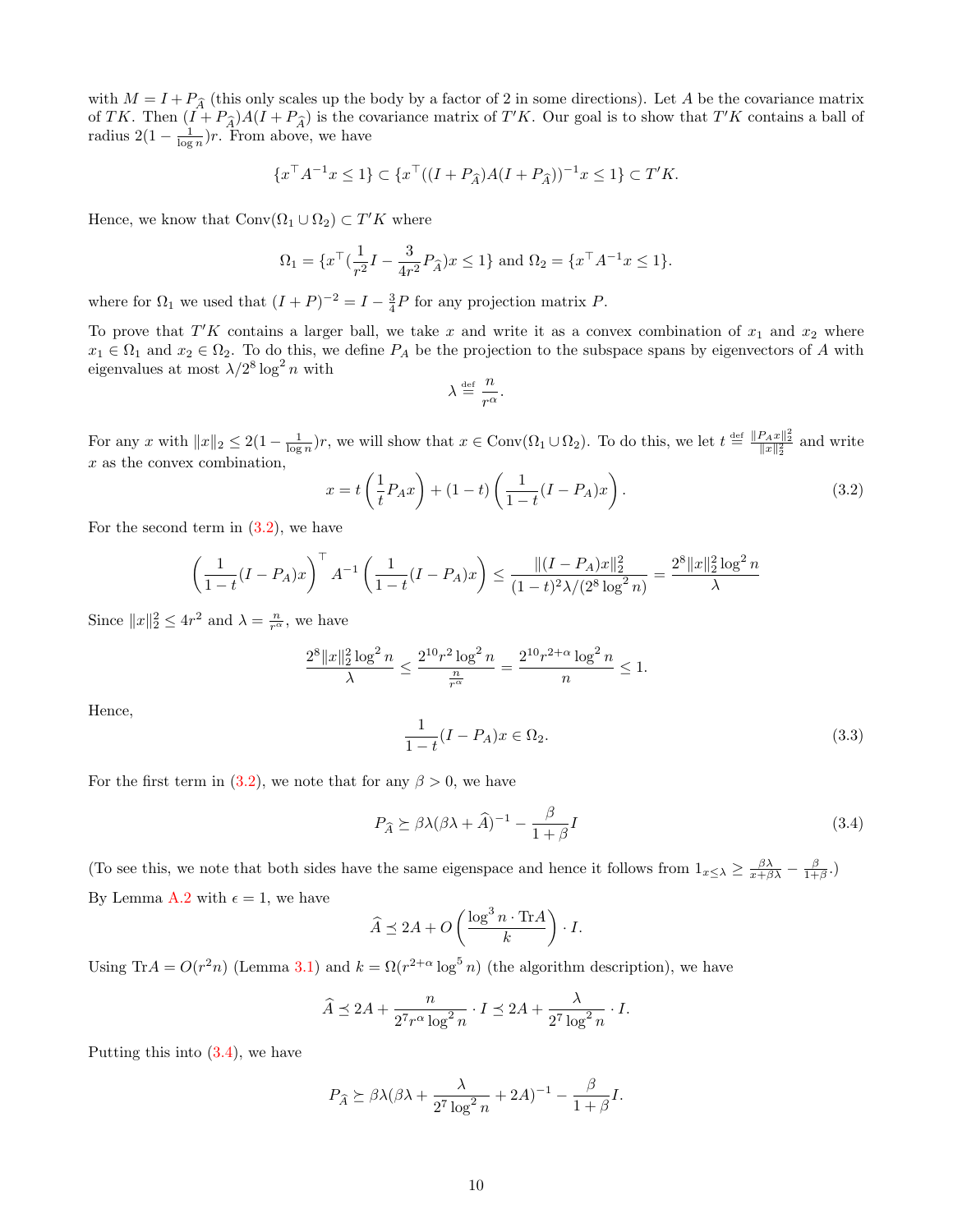On the range of  $P_A$ , we have  $A \preceq \frac{\lambda}{2^8 \log^2 n}$  and hence

$$
(P_A x)^\top P_{\widehat{A}}(P_A x) \ge \left(\frac{\beta \lambda}{\beta \lambda + \frac{\lambda}{2^6 \log^2 n}} - \frac{\beta}{1 + \beta}\right) ||P_A x||_2^2.
$$

Using this, we have

$$
f(x) \stackrel{\text{def}}{=} \frac{1}{t^2 r^2} (P_A x)^\top (I - \frac{3}{4} P_{\widehat{A}})(P_A x)
$$
  
\n
$$
\leq \left(1 - \frac{3}{4} \frac{\beta \lambda}{\beta \lambda + \frac{\lambda}{2^6 \log^2 n}} + \frac{3}{4} \frac{\beta}{1 + \beta}\right) \frac{\|x\|_2^2}{r^2}
$$
  
\n
$$
\leq \left(1 - \frac{3}{4} \frac{\beta}{\beta + \frac{1}{64 \log^2 n}} + \beta\right) \cdot 4 \left(1 - \frac{1}{\log n}\right)^2
$$

where we used  $||x||_2 \leq 2(1 - \frac{1}{\log n})r$  at the end. Putting  $\beta = \frac{1}{8 \log n}$ , we have

$$
f(x) \le \left(1 - \frac{3}{4} \cdot \frac{8\log n}{8\log n + 1} + \frac{3}{4} \cdot \frac{1}{1 + 8\log n}\right) \cdot 4\left(1 - \frac{1}{\log n}\right)
$$
  
=  $\left(\frac{7 + 8\log n}{8\log n + 1}\right) \cdot \left(1 - \frac{1}{\log n}\right)$   
 $\le \left(1 + \frac{1}{\log n}\right) \cdot \left(1 - \frac{1}{\log n}\right)$   
 $\le 1$ 

Hence, from the definition of  $\Omega_1$ , we have

<span id="page-10-0"></span>
$$
\frac{1}{t}P_Ax \in \Omega_1. \tag{3.5}
$$

Combining  $(3.5)$  and  $(3.3)$ , we have

 $x \in \text{Conv}(\Omega_1 \cup \Omega_2) \subset T'K$ .

Hence,  $T'K$  contains a ball of radius  $2(1 - \frac{1}{\log n})r$ . This completes the induction.

With the bound on the inner radius and the p-norm of the covariance matrix, we can apply Theorem [2.7](#page-4-0) and Lemma [2.8](#page-5-0) to bound the mixing time and the complexity of the algorithm Isotropize.

<span id="page-10-1"></span>**Theorem 3.3.** The algorithm Isotropize applied to a well-rounded input convex body K satisfying  $B(0,1) \subseteq K$  with  $\mathbb{E}_K \|x\|^2 = O(n)$ , with high probability, finds a transformation T using  $\widetilde{O}(n^3\psi^2)$  oracle calls, s.t. TK is 2-isotropic.

*Proof.* Theorem [2.9](#page-5-1) shows that it takes  $\tilde{O}(n^3)$  to get the first sample from a well-rounded body with Gaussian Cooling. (Note that a uniform point from  $K_t$  would be a very bad warm start for  $K_{2t}$ .) This gives a warm start for all subsequent steps.

Let  $A_j$  be the covariance matrix at the j-th iteration of the algorithm. By Lemma [3.1](#page-6-0) with  $\alpha = 0$ , we have that

$$
||A_j||_p \le O(nr^{2/p}\log n).
$$

In the j-th iteration the algorithm samples  $k = c \cdot r_j^2 \log^5 n$  points. To bound the sampling cost, first note that for distribution q with KLS constant  $\psi_q$ , the complexity per sample is  $O(n^2\psi_q^2/r_j^2)$  since by Lemma [3.2,](#page-8-0) the algorithm maintains a ball of radius  $r_j$  inside the body. Suppose that the KLS constant for isotropic distributions is  $\psi$ . We choose p so that  $\psi^2 = O(n^{1/p})$ . By Lemma [2.8](#page-5-0) with  $\beta = 1/2p$ , this implies that the KLS constant even for nonisotropic distributions with covariance A satisfies  $\psi_q^2 = O(||A||_p \log n)$ . Lemma [2.7](#page-4-0) shows that the total complexity of the  $j$ -th iteration is at most

$$
c \cdot r_j^2 \cdot \widetilde{O}\left(\frac{n^2 \cdot \|A_j\|_p}{r_j^2}\right) \le \widetilde{O}\left(n^3 r_j^{2/p}\right) = \widetilde{O}\left(n^{3 + \frac{1}{p}}\right).
$$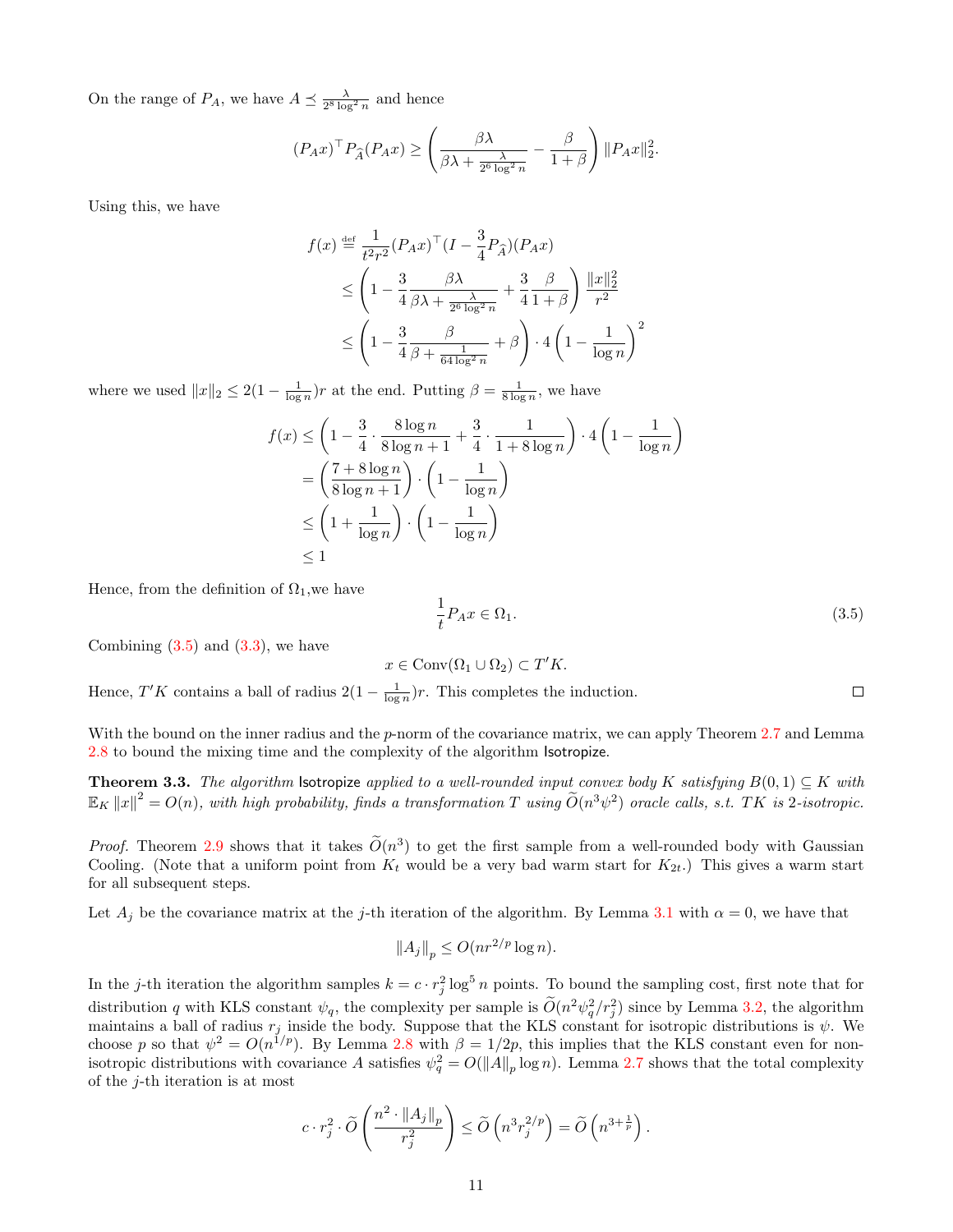since we stop with  $r^2 = O(n)$ . By the definition of p, the complexity is  $O(n^3\psi^2)$ . For the cost of computing covariance matrix and the mean, Lemma [2.5](#page-4-1) shows that WHP  $O(n)$  samples suffice for a constant factor estimate of the covariance. The total cost is

$$
n \cdot \widetilde{O}(n^2 \cdot ||A||_p r^{-2}) = r^2 \cdot \widetilde{O}(n^2 \cdot ||A||_p r^{-2}) = \widetilde{O}\left(n^{3 + \frac{1}{p}}\right)
$$

where we used that  $n = \tilde{O}(r^2)$  at the end of the algorithm.

#### 3.2 Outer loop: the general case

For the general case, we first show that the next body is well-rounded after each iteration and hence satisfies the condition of the algorithm Isotropize. The proof is an adaptation of a proof from [\[22,](#page-16-15) Lemma 5.4].

<span id="page-11-0"></span>**Lemma 3.4.** Suppose that for a convex body K, the set  $K \cap B(0, t)$  is 2-isotropic. Then  $K \cap B(0, 2t)$  is well-rounded.

*Proof.* Let  $K_t = K \cap B(0, t)$  and  $K_{2t} = K \cap B(0, 2t)$ . Since  $K_t$  is 2-isotropic,  $K_t$  has mean 0 with  $I \preceq \mathbb{E}_{x \in K_t} x x^{\perp} \preceq 2I$ . *Hoof.* Let  $K_t = K | D(0, t)$  and  $K_{2t} = K | D(0, 2t)$ . Since  $K_t$  is 2-isotropic,  $K_t$  has mean 0 with  $T \geq \mathbb{E}_x \in K_t x$ .  $T \geq 2T$ .<br>Hence,  $K_t$  contains the unit ball of radius 1. Let  $t_{\text{small}} = 2\sqrt{n}$  and  $K_{t_{\text{small}}} = K \cap B(0, t$ clearly  $\mathbb{E}_{K_{2t}} ||x||^2 \leq (6\sqrt{n})^2 = 36n$  and we are done. Otherwise,  $t > 3t_{\text{small}}/2$ . Let  $\lambda$  such that

$$
t = \lambda t_{\text{small}} + (1 - \lambda)2t.
$$

Note that  $\lambda = \frac{2t-t}{2t-t_{\text{small}}} \le \frac{t}{2t} = \frac{1}{2}$ . By the Brunn-Minkowski inequality, we have

<span id="page-11-1"></span>
$$
\text{vol}(K_t)^{1/n} \ge \lambda \text{vol}(K_{t_{\text{small}}})^{1/n} + (1 - \lambda) \text{vol}(K_{2t})^{1/n}.
$$
\n(3.6)

Next, by the choice of  $t_{\text{small}}$ , since  $K_t$  is 2-isotropic, using Paouris' inequality (Lemma [2.4\)](#page-4-2), we have

$$
\text{vol}(K_t) \le \text{vol}(K_{t_{\text{small}}})(1 + \exp(-c\sqrt{n}))
$$

for some constant c. Using this with  $(3.6)$ , we have

$$
\operatorname{vol}(K_{2t}) \leq \frac{1}{1-\lambda} \left( \operatorname{vol}(K_t)^{1/n} - \lambda \operatorname{vol}(K_{t_{\text{small}}})^{1/n} \right)^n
$$
  
\n
$$
\leq \frac{1}{1-\lambda} \left( \operatorname{vol}(K_{t_{\text{small}}})^{1/n} ((1 + \exp(-c\sqrt{n}))^{1/n} - \lambda \operatorname{vol}(K_{t_{\text{small}}})^{1/n} \right)^n
$$
  
\n
$$
\leq \operatorname{vol}(K_{t_{\text{small}}}) \frac{1}{1-\lambda} \left( 1 + \frac{1}{n} \exp(-c\sqrt{n}) - \lambda \right)^n
$$
  
\n
$$
\leq \operatorname{vol}(K_{t_{\text{small}}}) \left( 1 + \frac{2}{n} \exp(-c\sqrt{n}) \right)^n.
$$
  
\n
$$
\leq \operatorname{vol}(K_{t_{\text{small}}}) (1 + 4 \exp(-c\sqrt{n})).
$$

Thus, the fraction of the volume of  $K_{2t}$  that lies outside a ball of radius  $t_{\text{small}}$  is exponentially small. Moreover, Thus, the fraction of the volume of  $K_{2t}$  that hes outside a ball of radius  $t_{\text{small}}$  is exponentially small. Moreover,  $K_t$  is 2-isotropic, all of  $K_t$  lies in a ball of radius  $2\sqrt{n}$  and  $0 \in K_t$ . Moreover,  $0 \in K_{2t}$  $K \cap B(0, 2t) \subseteq 2(K \cap B(0, t)) = 2K_t$ , we have  $K_{2t}$  lies in a ball of radius  $4n$ .

$$
\mathbb{E}_{K_{2t}} \|x\|^2 \le t_{\text{small}}^2 + (4n)^2 \cdot 4 \exp(-c\sqrt{n}) = 5n.
$$

 $\Box$ 

Now we are ready to prove the main theorem about rounding.

*Proof of Theorem [1.3.](#page-2-0)* The initial body  $K_r$  is a ball, and at the end of the first iteration, the body is 2-isotropic. Let  $K_t$  be the convex body in some iteration. Assume that  $K_t$  is 2-isotropic. By Lemma [3.4](#page-11-0)  $K_{2t}$  is well-rounded. Since  $(K_t-x)$  contains a unit ball, so does  $(K_{2t}-x)$ . Then by Theorem [3.3](#page-10-1) the inner loop to make  $K_{2t}$  near-isotropic takes  $\tilde{O}(n^3\psi^2)$  oracle queries. Since the number of iterations of the outer loop is only  $\log(R/r)$ , the theorem follows.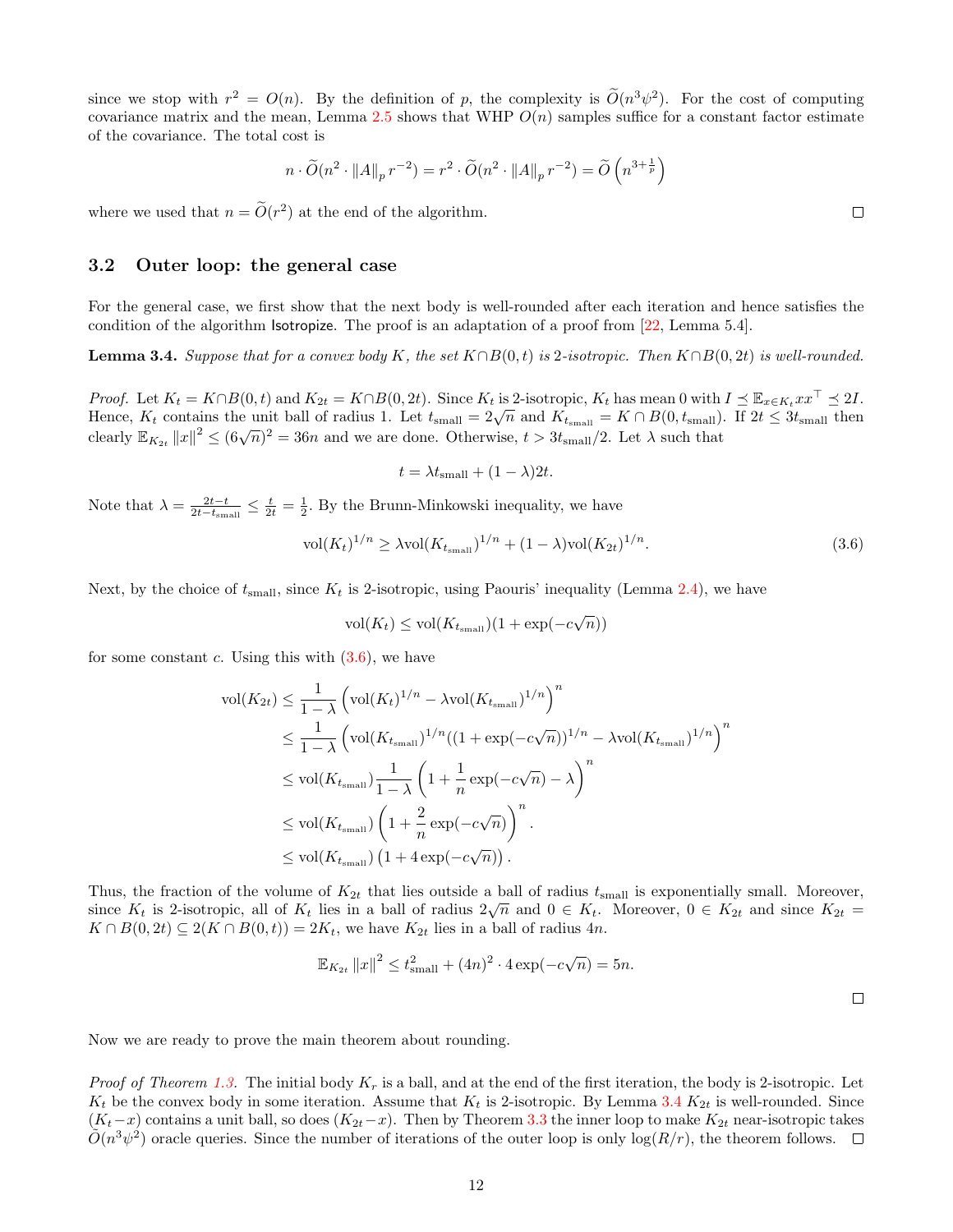## 4 Polytope Volume

In this section, we consider the special case of convex polytopes. We assume that a polytope  $P = \{x : Ax \leq b\}$  is given explicitly by  $A \in R^{m \times n}, b \in R^m$ . A naive implementation of the our general membership oracle algorithm would take  $O(mn)$  arithmetic operations per oracle call, leading to a time bound of  $\tilde{O}(mn^{4.5})$ , where the first term is the time complexity from the oracle queries and the second term is from the additional arithmetic operations per oracle query. This is now the number of arithmetic operations. This already matches the current best time complexity for polytopes using earlier volume algorithms and an amortization trick introduced in [\[23\]](#page-16-10). Here we give two significantly faster implementations. The first algorithm is based on a very simple application of fast matrix multiplication. Since fast matrix multiplication is practical only for very high dimension, we also give a different implementation extending the ideas of [\[23\]](#page-16-10).

### 4.1 An efficient implementation using Fast Matrix Multiplication

We can replace every ball walk sampling step with the following algorithm.

<span id="page-12-0"></span>

| <b>Algorithm 3</b> Polytope Ball Walk                                                                                                          |
|------------------------------------------------------------------------------------------------------------------------------------------------|
| 1: <b>procedure</b> POLYTOPEBALLWALK $(A \in \mathbb{R}^{m \times n}, b \in \mathbb{R}^m, x_0 \in \mathbb{R}^n, \delta > 0, k \in \mathbb{N})$ |
| <b>Assumption:</b> $Ax_0 \leq b$ .<br>2:                                                                                                       |
| Sample points $z_1, \ldots, z_k$ from $B_n(0, \delta)$ .<br>3:                                                                                 |
| $Z \leftarrow (z_1 \quad z_2 \quad \cdots \quad z_k), Y \leftarrow AZ.$<br>4:                                                                  |
| $x \leftarrow x_0, y \leftarrow Ax_0.$<br>5:                                                                                                   |
| for $i \leftarrow 1 : k$ do<br>6:                                                                                                              |
| if $y + Y_i \leq b$ , then<br>7:                                                                                                               |
| $x \leftarrow x + z_i, y \leftarrow y + Y_i.$<br>8:                                                                                            |
| end if<br>9:                                                                                                                                   |
| end for<br>10:                                                                                                                                 |
| Return $(x)$ .<br>11:                                                                                                                          |
| 12: end procedure                                                                                                                              |

Next, we show that this algorithm will improve the running time of the ball walk.

**Lemma 4.1.** Given a polytope  $\{x \in \mathbb{R}^n : Ax \leq b\}$  where  $A \in \mathbb{R}^{m \times n}$ , k steps of the ball walk in the polytope can be implemented in time  $O(C(m, n, k))$  where  $C(m, n, k)$  denotes the minimum number of arithmetic operations needed to multiply an  $m \times n$  matrix by an  $n \times k$  matrix.

*Proof.* We can see that Algorithm [3](#page-12-0) does the same computations as the ball walk algorithm with step size  $\delta$  and run for k steps. The only difference is that we generate the random vectors from  $B(0, \delta)$  first and do a preprocessing step to avoid multiplying  $Az_i$  at each step. So the resulting point will be the same as the ball walk algorithm and we reduce the running time of each step.

Let  $Z, Y, x, y$  be the same as in Algorithm [3.](#page-12-0) Generating k random vectors will cost  $O(nk)$ . For each step, we compute  $y + Y_i$  in  $O(m)$  time and  $x + z_i$  in  $O(n)$  time. So the total time taken is

$$
O(nk) + C(m, n, k) + O((m+n)k) = O(C(m, n, k)).
$$

 $\Box$ 

We will apply this speedup to the polytope volume computation. From Theorem [3.3,](#page-10-1) in the j-th iteration of Isotropizion, we run ball walk for  $k = \tilde{O}(n^{3+1/p})$  steps with the same transformation matrix T, and hence we can use the above algorithm to improve running time.

For getting the first sample, we use the Gaussian Cooling algorithm which in turn runs ball walk in phases with different ball radii and target distributions. However, the total number of ball walk steps in the Gaussian Cooling algorithm for a well-rounded body is  $\tilde{O}(n^3)$  and we also know the maximum number of steps needed for each phase.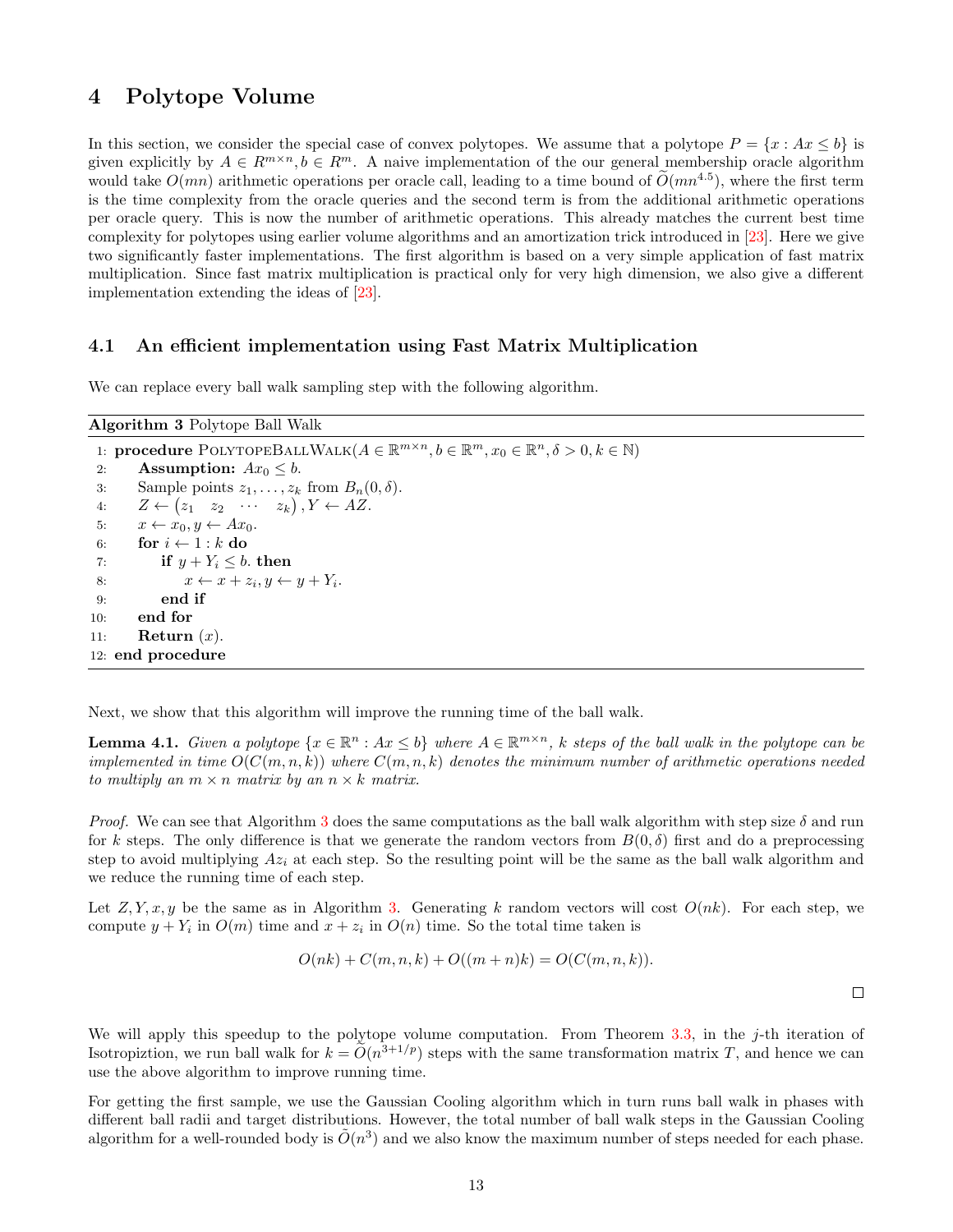Therefore, we can construct the matrix Z in Algorithm [3](#page-12-0) with  $k = \tilde{O}(n^3)$ . The following lemma gives the current best matrix bounds from [\[27\]](#page-17-2), [\[13\]](#page-16-16), and [\[12\]](#page-16-12). For  $k > 0$ , define the exponent of the rectangular matrix multiplication as follows:

$$
\omega(1, 1, k) = \inf \{ \tau \in \mathbb{R} \mid C(n, n, \lfloor n^k \rfloor) = O(n^{\tau}) \}.
$$

Fact 4.2  $([27],[13],[12])$  $([27],[13],[12])$  $([27],[13],[12])$  $([27],[13],[12])$  $([27],[13],[12])$  $([27],[13],[12])$  $([27],[13],[12])$ .  $\omega(1,1,3.5) = 4.68546$ ,  $\omega(1,1,3) = 4.199712$ .

To prove the first part of Theorem [1.5,](#page-3-0) use Algorithm [3.](#page-12-0) For  $p = 2$ , the total time is  $O(mn^{\omega(1,1,3.5)-1} +$  $mn^{\omega(1,1,3)-1} = \tilde{O}(mn^{3.68546})$ . If the KLS conjecture is true, then the total time is  $\tilde{O}(mn^{\omega(1,1,3)-1}) = \tilde{O}(mn^{3.199712})$ .

### 4.2 Implementation with an amortized Ball Walk

We can also speed up the algorithm by using an implementation of the ball walk for polytopes introduced by [\[23\]](#page-16-10). For a body in near-isotropic position, it requires only an expected  $O(m)$  operations per step from a warm start.

The main idea of the algorithm is when moving from a point  $x \in K$  to y, instead of checking the distance between the point y and every constraint  $(a_j, b_j)$  of the polytope at every step, we check the distance from a constraint at only a fraction of the steps. Firstly, with high probability, the step size along any constraint direction  $a_i$  is bounded by  $O^*(\frac{\eta}{\sqrt{2}})$  $\frac{n}{n}$ ) =  $O^*(\frac{1}{n})$ . This can be used to determine which constraint to check at the current step by maintaining a probabilistic lower bound on  $h_j(x) = b_j - a_j^{\top}x$ , the distance between the current point and the j-th constraint. Then, a constraint is checked at the current step only if the corresponding lower bound is  $O(\frac{1}{n})$ . The last ingredient of their analysis is an anti-concentration bound which states that the probability of the distance between a uniform point from an isotropic convex body and a hyperplane being less than  $\epsilon$  is  $O(\epsilon)$ . This ensures that we need to check only  $O(m/n)$  constraints in expectation at every step for an isotropic polytope.

However, in our algorithm, the intermediate polytopes are not near-isotropic but well-rounded. The aforementioned probability is inversely proportional to the standard deviation of the body in that direction, which can be as small as  $\frac{r}{n}$ . We extend the anti-concentration bound to convex polytopes containing a ball of radius r, i.e., the probability that a uniform point from such a polytope is at a distance less than  $\epsilon$  from any hyperplane is  $O(\frac{n\epsilon}{r})$  which ensures that we need to check only  $O(\frac{m}{r})$  constraints in expectation at every step of this modified ball walk. Since the number of points sampled in the j-th iteration of Isotropize is  $\tilde{O}(r^2)$ , this still gives runtime savings because we sample fewer points for smaller values of  $r$  and save asymptotically.

<span id="page-13-0"></span>Algorithm 4 Amortized Ball Walk for Polytopes[\[23\]](#page-16-10)

1: **procedure** MODIFIED BALL WALK $(A \in \mathbb{R}^{m \times n}, b \in \mathbb{R}^m, x_0 \in \mathbb{R}^n, \rho > 0, \delta > 0, N \in \mathbb{N})$ 2: **Assumption:**  $Ax_0 \leq b$  and  $||x||_2 < \rho$ . 3:  $d_j = b_j - a_j^\top x_0$  for  $j \in [m]$ . 4: Sort  $d_i$ 's in ascending order in an array H. 5: for  $i \leftarrow 0 : N$  do 6:  $y_{i+1} \sim B(x_i, \delta).$ 7: **if**  $||y_{i+1}||_2 > \rho$  then 8:  $x_{i+1} = x_i$ 9: end if 10: Let  $j^*$  be the largest j such that  $d_{j^*} \leq \alpha \cdot \frac{\eta}{\sqrt{n}}$  $\overline{n}$  $\cdot i$   $\triangleright \alpha = 4 \log \left( \frac{2mN}{\epsilon} \right)$ 11: for  $k = 1 \rightarrow j^*$  do 12:  $d_k = b_k - a_k^{\top} y_{i+1}.$ 13: if  $d_k < 0$  then 14:  $x_{i+1} = x_i$ . 15: end if 16: Insert  $d_k + \alpha \cdot \frac{\eta}{\sqrt{k}}$  $\frac{l}{n} \cdot i$  in H in sorted order. 17: end for 18:  $x_{i+1} = y_{i+1}.$ 19: end for 20: **Return**  $x_N$ . 21: end procedure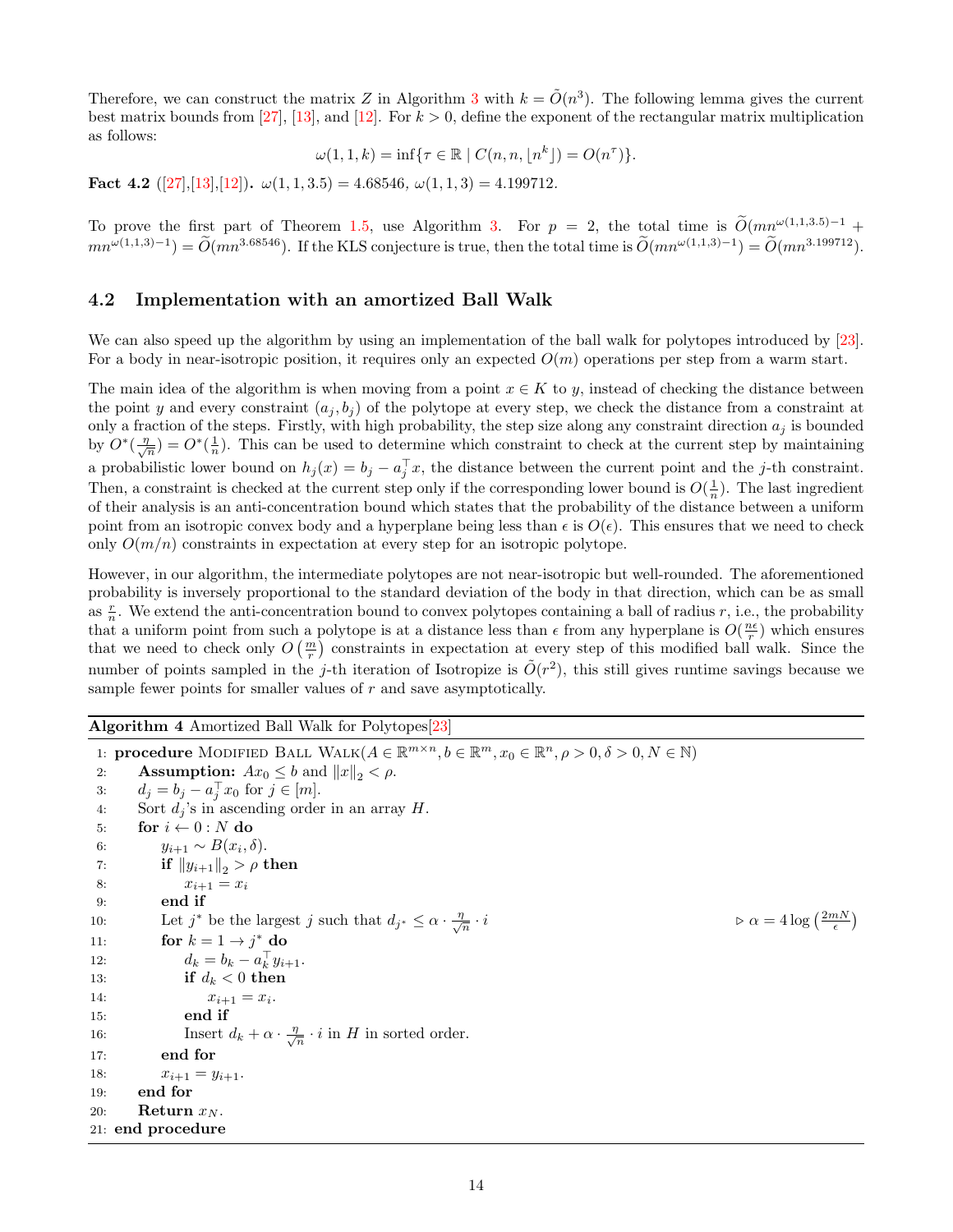Before proving the anti-concentration lemma, we need a result relating the radius of a ball inside a convex body  $K$ and the minimum eigenvalue of the covariance matrix of K.

**Lemma 4.3.** For any convex body in  $\mathbb{R}^n$  containing a ball of radius r, the minimum eigenvalue of the covariance matrix is at least  $\frac{r^2}{(n+1)^2}$ .

Proof. Let  $\Sigma = \mathbb{E}_K[(x - \mu)(x - \mu)^{\top}]$  and  $\lambda_1$  be the minimum eigenvalue of  $\Sigma$ . Then,

$$
\lambda_1 = \min_{z \neq 0, ||z||_2 = 1} z^{\top} \Sigma z
$$
  
= 
$$
\min_{z \neq 0, ||z||_2 = 1} z^{\top} \mathbb{E}_K [(x - \mu)(x - \mu)^{\top}] z
$$
  
= 
$$
\min_{z \neq 0, ||z||_2 = 1} \mathbb{E}_K [(z^{\top}(x - \mu))^2]
$$
  
= 
$$
\mathbb{E}_K [(y^{\top}(x - \mu))^2].
$$

Wlog, let  $\mu = 0$  and let v be the point in K which maximizes  $|y^\top v|$ . Let  $\phi(u)$  denote the largest real number t with  $v + tu \in K$ . Then we have,

$$
vol(K) = \int_{\partial B} \int_0^{\phi(u)} t^{n-1} dt du = \frac{1}{n} \int_{\partial B} \phi(u)^n du
$$

and

$$
\sigma^2 = \frac{1}{vol(K)} \int_K (y^T x) dx
$$
  
\n
$$
= \frac{1}{vol(K)} \int_{\partial B} \int_0^{\phi(u)} t^{n-1} (y^T (v + tu))^2 dt du
$$
  
\n
$$
= \frac{1}{vol(K)} \int_{\partial B} \left( \frac{\phi(u)^n}{n} (y^T v)^2 + 2 \frac{\phi(u)^{n+1}}{n+1} (y^T v) (y^T u) + \frac{\phi(u)^{n+2}}{n+2} (y^T u)^2 \right) du
$$
  
\n
$$
= \frac{1}{vol(K)} \int_{\partial B} \frac{\phi(u)^n}{n(n+1)^2} (y^T v)^2 + \frac{\phi(u)^n}{n} \left( \sqrt{\frac{n}{n+2}} \phi(u) y^T u + \frac{\sqrt{n(n+2}}{n+1} y^T v \right)^2 du
$$
  
\n
$$
\geq \frac{1}{vol(K)} \int_{\partial B} \frac{\phi(u)^n}{n(n+1)^2} (y^T v)^2 du
$$
  
\n
$$
\sigma^2 = \frac{1}{(n+1)^2} (y^T v)^2
$$

Therefore,

$$
r \le |y^T v| \le (n+1)\sigma.
$$

 $\Box$ 

<span id="page-14-0"></span>**Lemma 4.4** (Anti-concentration). Suppose that the uniform distribution  $\pi_K$  on convex body K has covariance matrix  $\Sigma \succeq \sigma^2 I$  and that  $X \sim \pi_K$  is a random vector uniformly distributed on K. Let H be any codimension-1 hyperplane. Then we have

$$
\Pr\left[\text{dist}(X, H) \le \epsilon\right] \le \frac{2\epsilon}{\sigma} \quad \forall \epsilon > 0.
$$

*Proof.* Let the equation for H be  $ax = b$  where  $a \in \mathbb{R}^{1 \times n}$ ,  $||a||_2 = 1$  and  $b \in \mathbb{R}$ . Let  $X \sim \pi_K$  is a random vector uniformly distributed on K. Let the distribution of  $aX$  be denoted by  $\pi_K^a$ .  $\pi_K^a$  is logconcave with variance  $a\Sigma a^{\top} = \sigma_1^2 \geq \sigma^2$ . Let  $\hat{\pi}_K^a$  denote the distribution of  $\frac{1}{\sigma_1} aX$ . Then  $\hat{\pi}_K^a$  is isotropic and logconcave. If  $x^*$  is the maximizer of  $\hat{\pi}_K^a$ , then

$$
\hat{\pi}_K^a(x^*) \le 1.
$$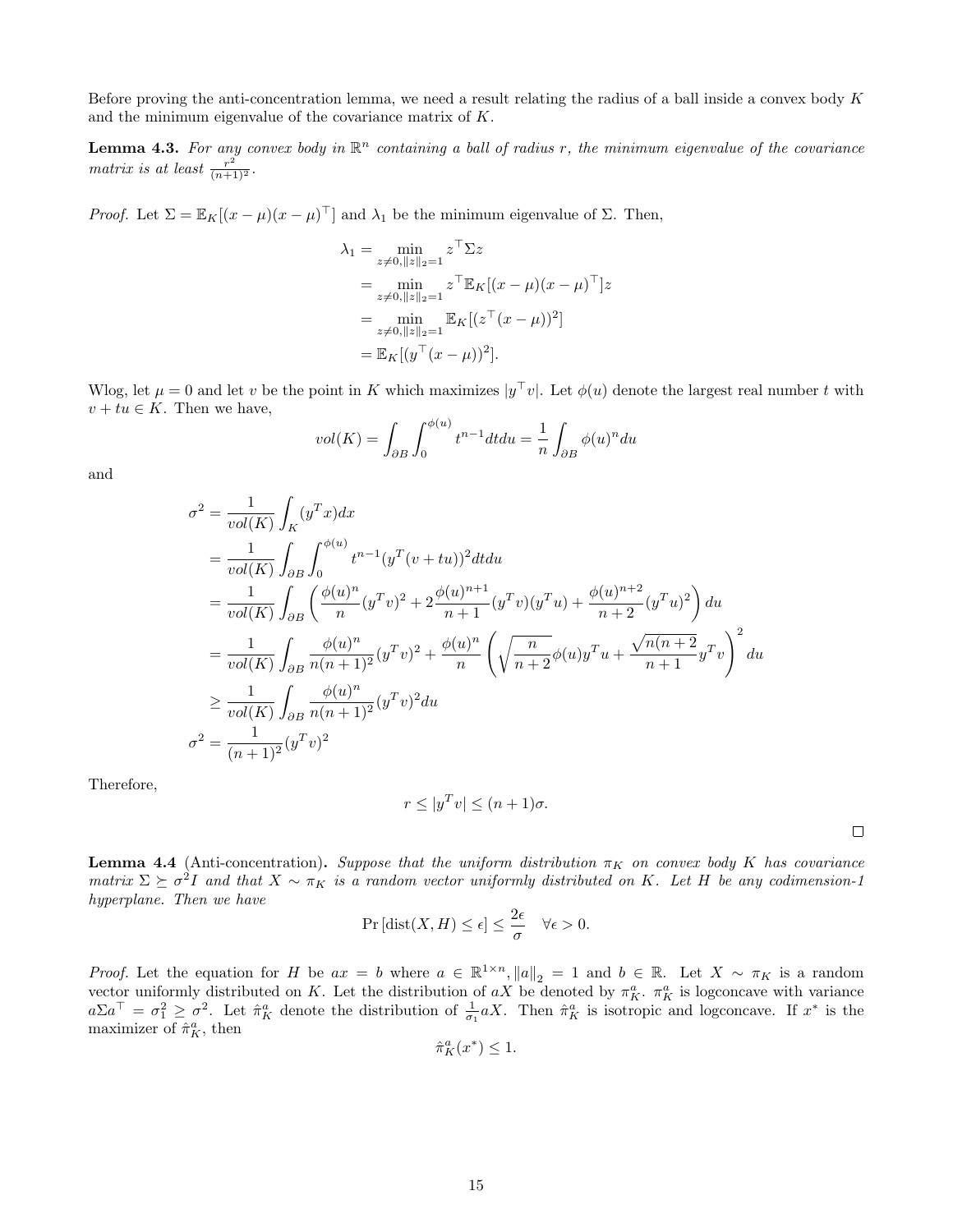For any  $\epsilon > 0$ ,

$$
\Pr\left[|aX - b| \le \epsilon\right] = \Pr\left[\frac{|aX - b|}{\sigma_1} \le \frac{\epsilon}{\sigma_1}\right]
$$

$$
= \int_{\frac{b-\epsilon}{\sigma}}^{\frac{b+\epsilon}{\sigma}} \hat{\pi}_K^a(x) dx \le \int_{\frac{b-\epsilon}{\sigma}}^{\frac{b+\epsilon}{\sigma}} \hat{\pi}_K^a(x^*) dx
$$

$$
\le \int_{\frac{b-\epsilon}{\sigma}}^{\frac{b+\epsilon}{\sigma}} dx = \frac{2\epsilon}{\sigma_1} \le \frac{2\epsilon}{\sigma}.
$$

**Lemma 4.5** (Frequency of constraint checking). For a polytope K with covariance matrix  $\Sigma \ge \sigma^2 I$  and Ball Walk with step size  $\eta$  and tolerance parameter  $\alpha$ , suppose that the initial point  $X_0$  is  $\beta$ -warm with respect to the uniform distribution for some  $\beta > 0$ . Let  $N_j$  be the number of steps (excluding the first step) of the modified Ball Walk Markov chain at which the algorithm checks inequality  $(A_j, b_j)$  and let N be the number of Markov chain steps. Let  $F_j := \frac{N_j}{N}$ . Then,

$$
\mathbb{E}[F_j] = 16 \frac{\alpha \beta \eta}{\sqrt{n}\sigma} (1 + 2 \log(n)) + \frac{\beta \epsilon}{N}
$$

.

This lemma follows directly from Lemma 4.5 in [\[23\]](#page-16-10) using the anti-concentration bound from Lemma [4.4.](#page-14-0)

**Lemma 4.6.** The algorithm Isotropization applied to a well-rounded input convex polytope K satisfying  $B(0,1) \subseteq K$ with  $\mathbb{E}_K ||x||^2 = O(n)$ , with high probability, finds a transformation T using  $\tilde{O}(n^3\psi^2)$  oracle calls and  $\tilde{O}(mn^4)$ arithmetic operations, s.t. TK is 2-isotropic.

*Proof.* It takes  $\tilde{O}(n^3)$  steps of the Gaussian Cooling algorithm to get the first sample from a well-rounded body where every step can be implemented in  $O(mn)$  arithmetic operations. Let  $A_j$  and  $r_j$  be the covariance matrix and the inner radius at the  $j$ -th iteration of the algorithm respectively. From Theorem  $3.3$ , the number of oracle calls in the j-th iteration of the algorithm is  $\tilde{O}(n^3 r_j^{\frac{2}{p}})$ . So, the total complexity of j-th iteration is at most

$$
\tilde{O}(n^3 r_j^{\frac{2}{p}}) \cdot \tilde{O}(mnr_j^{-1}) \le \tilde{O}(mn^4 r^{\frac{2}{p}-1}).
$$

Since we stop before  $2^{10}r^2 \log n = n$ , the complexity becomes

$$
\tilde{O}\left(mn^4 + mn^{3.5 + \frac{1}{p}}\right)
$$

which is  $\tilde{O}(mn^4)$  for  $p=2$ .

Given a convex polytope  $K$ , use Algorithm [4](#page-13-0) to make it near-isotropic and then use the Gaussian Cooling algorithm [\[4\]](#page-15-3) to compute volume. The second part of Theorem [1.5](#page-3-0) (without fast matrix multiplication) follows.

## References

- <span id="page-15-2"></span>[1] R. Adamczak, A. Litvak, A. Pajor, and N. Tomczak-Jaegermann. Quantitative estimates of the convergence of the empirical covariance matrix in log-concave ensembles. J. Amer. Math. Soc., 23:535–561, 2010.
- <span id="page-15-0"></span>[2] D. Applegate and R. Kannan. Sampling and integration of near log-concave functions. In STOC, pages 156–163, 1991.
- <span id="page-15-1"></span>[3] B. Cousins and S. Vempala. Bypassing KLS: Gaussian cooling and an  $O^*(n^3)$  volume algorithm. In STOC, pages 539–548, 2015.
- <span id="page-15-3"></span>[4] Ben Cousins and Santosh S. Vempala. Gaussian cooling and  $\delta^{*(n^3)}$  algorithms for volume and gaussian volume. SIAM J. Comput., 47(3):1237–1273, 2018.

 $\Box$ 

 $\Box$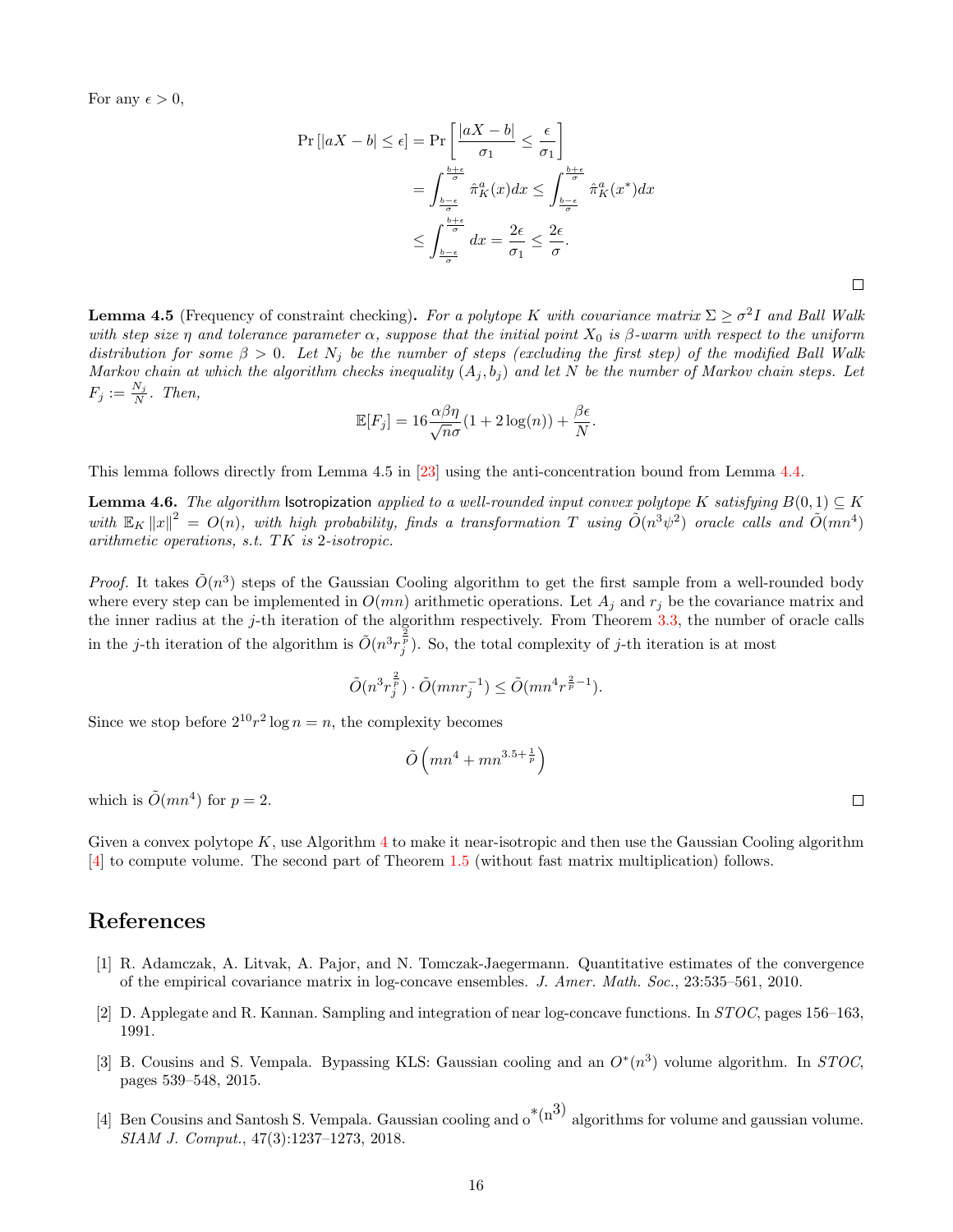- <span id="page-16-4"></span>[5] M. E. Dyer and A. M. Frieze. Computing the volume of a convex body: a case where randomness provably helps. In Proc. of AMS Symposium on Probabilistic Combinatorics and Its Applications, pages 123–170, 1991.
- <span id="page-16-1"></span>[6] M. E. Dyer, A. M. Frieze, and R. Kannan. A random polynomial time algorithm for approximating the volume of convex bodies. In STOC, pages 375–381, 1989.
- <span id="page-16-18"></span>[7] Ronen Eldan. Thin shell implies spectral gap up to polylog via a stochastic localization scheme. Geometric and Functional Analysis, 23(2):532–569, 2013.
- <span id="page-16-0"></span>[8] Hulda S Haraldsdöttir, Ben Cousins, Ines Thiele, Ronan M.T Fleming, and Santosh Vempala. CHRR: coordinate hit-and-run with rounding for uniform sampling of constraint-based models. *Bioinformatics*, 33(11):1741– 1743, 01 2017.
- <span id="page-16-19"></span>[9] Haotian Jiang, Yin Tat Lee, and Santosh S Vempala. A generalized central limit conjecture for convex bodies. arXiv preprint arXiv:1909.13127, 2019.
- <span id="page-16-8"></span>[10] R. Kannan, L. Lovász, and M. Simonovits. Isoperimetric problems for convex bodies and a localization lemma. Discrete & Computational Geometry, 13:541–559, 1995.
- <span id="page-16-6"></span>[11] R. Kannan, L. Lovász, and M. Simonovits. Random walks and an  $O^*(n^5)$  volume algorithm for convex bodies. Random Structures and Algorithms, 11:1–50, 1997.
- <span id="page-16-12"></span>[12] François Le Gall. Powers of tensors and fast matrix multiplication. In Proceedings of the 39th international symposium on symbolic and algebraic computation, pages 296–303, 2014.
- <span id="page-16-16"></span>[13] François Le Gall and Florent Urrutia. Improved rectangular matrix multiplication using powers of the coppersmith-winograd tensor. In Proceedings of the Twenty-Ninth Annual ACM-SIAM Symposium on Discrete Algorithms, pages 1029–1046. SIAM, 2018.
- <span id="page-16-11"></span>[14] Yin Tat Lee and Santosh S Vempala. Convergence rate of riemannian hamiltonian monte carlo and faster polytope volume computation. In Proceedings of the 50th Annual ACM SIGACT Symposium on Theory of Computing, pages 1115–1121. ACM, 2018.
- <span id="page-16-17"></span>[15] Yin Tat Lee and Santosh Srinivas Vempala. Eldan's stochastic localization and the KLS hyperplane conjecture: An improved lower bound for expansion. *CoRR*, abs/1612.01507, 2016.
- <span id="page-16-9"></span>[16] Yin Tat Lee and Santosh Srinivas Vempala. Eldan's stochastic localization and the KLS hyperplane conjecture: An improved lower bound for expansion. In *Proc. of IEEE FOCS*, 2017.
- <span id="page-16-3"></span>[17] L. Lovász. How to compute the volume? Jber. d. Dt. Math.-Verein, Jubiläumstagung 1990, pages 138–151, 1990.
- <span id="page-16-2"></span>[18] L. Lovász and M. Simonovits. Mixing rate of Markov chains, an isoperimetric inequality, and computing the volume. In ROCS, pages 482–491, 1990.
- <span id="page-16-5"></span>[19] L. Lov´asz and M. Simonovits. Random walks in a convex body and an improved volume algorithm. In Random Structures and Alg., volume 4, pages 359–412, 1993.
- <span id="page-16-7"></span>[20] L. Lovász and S. Vempala. Simulated annealing in convex bodies and an  $O^*(n^4)$  volume algorithm. J. Comput. Syst. Sci., 72(2):392–417, 2006.
- <span id="page-16-13"></span>[21] L. Lovász and S. Vempala. The geometry of logconcave functions and sampling algorithms. Random Struct. Algorithms, 30(3):307–358, 2007.
- <span id="page-16-15"></span>[22] László Lovász and Santosh Vempala. Simulated annealing in convex bodies and an  $o^*(n4)$  volume algorithm. Journal of Computer and System Sciences, 72(2):392–417, 2006.
- <span id="page-16-10"></span>[23] Oren Mangoubi and Nisheeth K Vishnoi. Faster polytope rounding, sampling, and volume computation via a sub-linear ball walk. In 2019 IEEE 60th Annual Symposium on Foundations of Computer Science (FOCS), pages 1338–1357. IEEE, 2019.
- <span id="page-16-14"></span>[24] G. Paouris. Concentration of mass on convex bodies. Geometric and Functional Analysis, 16:1021–1049, 2006.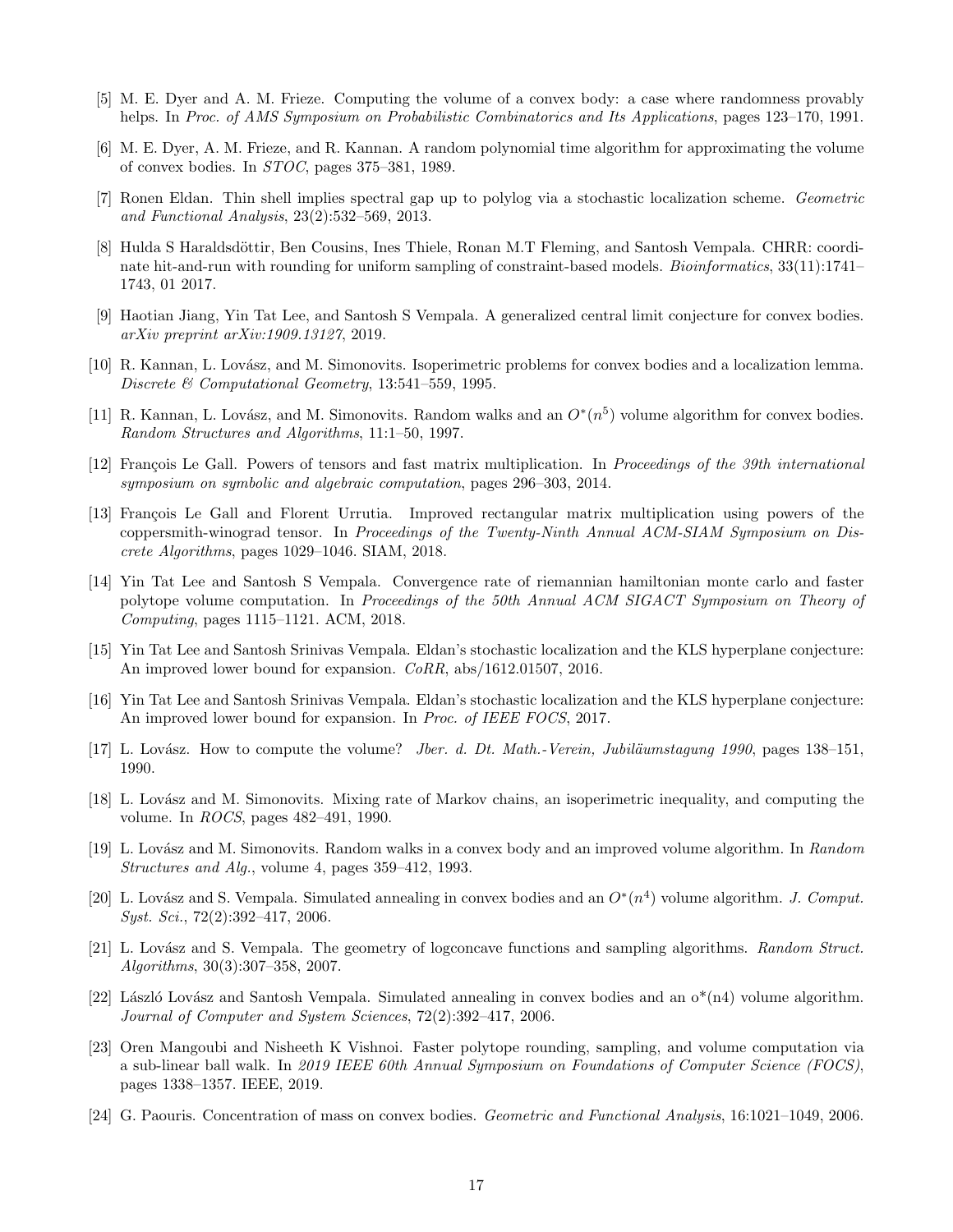- <span id="page-17-1"></span>[25] Nikhil Srivastava, Roman Vershynin, et al. Covariance estimation for distributions with 2+eps moments. The Annals of Probability, 41(5):3081–3111, 2013.
- <span id="page-17-3"></span>[26] Joel A Tropp. User-friendly tail bounds for sums of random matrices. Foundations of computational mathematics, 12(4):389–434, 2012.
- <span id="page-17-2"></span>[27] Jan van den Brand, Danupon Nanongkai, and Thatchaphol Saranurak. Dynamic matrix inverse: Improved algorithms and matching conditional lower bounds. In 2019 IEEE 60th Annual Symposium on Foundations of Computer Science (FOCS), pages 456–480. IEEE, 2019.

## A Empirical Covariance Matrix with Sublinear Sample Complexity

To bound the error of the empirical covariance matrix A, we use the following matrix Chernoff bound.

<span id="page-17-4"></span>**Lemma A.1** (Matrix Bernstein [\[26,](#page-17-3) Theorem 6.1]). Consider a finite sequence  $\{X_i\}$  of independent, random, selfadjoint matrices of dimension n. Assume that  $\mathbb{E}X_i = 0$  and  $||X_i||_{op} \leq R$  almost surely. The, for all  $t \geq 0$ , we have

$$
\mathbb{P}\left(\|\sum_{i} X_{i}\|_{\text{op}} \geq t\right) \leq 2n \exp\left(\frac{-t^{2}/2}{\sigma^{2} + Rt/3}\right)
$$

where  $\sigma^2 \stackrel{\text{def}}{=} \|\sum_i \mathbb{E}(X_i^2)\|_{\text{op}}.$ 

<span id="page-17-0"></span>**Lemma A.2.** Let p be a logconcave density in  $\mathbb{R}^n$  with covariance A. Let  $\widehat{A} \leftarrow \frac{1}{k} \sum_{i=1}^k (x_i - \widehat{x})(x_i - \widehat{x})^\top$  where  $\hat{x} = \frac{1}{k} \sum_{i=1}^{k} x_{i+k}$  and  $x_i$  are independent samples from p. With probability  $1 - 1/n^{O(1)}$ , for any  $0 \le \epsilon \le 1$ , we have

$$
(1 - \epsilon)A - O\left(\frac{\log^3 n \operatorname{Tr} A}{\epsilon k}\right) \cdot I \preceq \widehat{A} \preceq (1 + \epsilon)A + O\left(\frac{\log^3 n \cdot \operatorname{Tr} A}{\epsilon k}\right) \cdot I.
$$

Remark. By a more careful tail analysis, one can get a bound of  $O(\frac{\log n \cdot \text{Tr}A}{\epsilon k}) \cdot I$  and we speculate that the tight bound for the additive term might be  $O(\frac{\text{Tr}A}{\epsilon k}) \cdot I$ .

*Proof.* Let  $\lambda > 0$  to some constant to be determined. By shifting the distribution, we can assume p has mean 0. Let  $\tilde{p}$  be the distribution given by p restricted to the ball

$$
\{\|x\|_{(\lambda A+I)^{-1}} \leq 3s \cdot \sqrt{\text{Tr}(\lambda A+I)^{-\frac{1}{2}}A(\lambda A+I)^{-\frac{1}{2}}}\}
$$

for some  $s = \Theta(\log n)$ . Using the fact that p has mean 0 and the fact that  $(\lambda A + I)^{-\frac{1}{2}}A(\lambda A + I)^{-\frac{1}{2}} \preceq A$ , Lemma [2.3](#page-4-3) shows that

<span id="page-17-5"></span>
$$
\mathbb{P}_{x \sim p}(\|x\|_{(\lambda A + I)^{-1}} \leq 3s \cdot \sqrt{\text{Tr}A}) \geq 1 - \frac{1}{n^{\Theta(1)}}.
$$

Let  $A_i$  be the random matrices  $(x_i - \hat{x})(x_i - \hat{x})^\top$  with  $x_i$  is sampled from p and  $\widetilde{A}_i$  be the random matrices  $(\widetilde{x}_i-\widehat{x})^{\top}$  with  $\widetilde{x}_i$  is sampled from  $\widetilde{p}$ . Note that when  $k = \Omega(n)$ , we have that WHP  $\frac{1}{2}A \preceq \widehat{A} \preceq 2A$  [2.5.](#page-4-1) Hence, we can assume  $k = O(n)$ . We couple two matrices together such that  $\widetilde{A}_i = A_i$  for  $i = 1, 2, \cdots k$  with probability  $1 - ke^{-s} = 1 - \frac{1}{n^{\Theta(1)}}$ . Let  $X_i = \frac{1}{k} (\lambda A + I)^{-\frac{1}{2}} (A_i - \mathbb{E} A_i) (\lambda A + I)^{-\frac{1}{2}}$  and  $\widetilde{X}_i = \frac{1}{k} (\lambda A + I)^{-\frac{1}{2}} (\widetilde{A}_i - \mathbb{E} \widetilde{A}_i) (\lambda A + I)^{-\frac{1}{2}}$ for some  $\lambda$  to be chosen where the expectation E is conditional on  $\hat{x}$ . Note that

$$
\mathbb{P}(\left\|(\lambda A + I)^{-\frac{1}{2}}(\widehat{A} - \mathbb{E}\widehat{A})(\lambda A + I)^{-\frac{1}{2}}\right\|_{\text{op}} \ge t) = \mathbb{P}(\left\|\sum_{i} X_{i}\right\|_{\text{op}} \ge t)
$$

$$
\le \mathbb{P}(\left\|\sum_{i} \widetilde{X}_{i}\right\|_{\text{op}} \ge t) + \frac{1}{n^{\Theta(1)}}.
$$
(A.1)

Hence, it suffices to study  $X_i$ .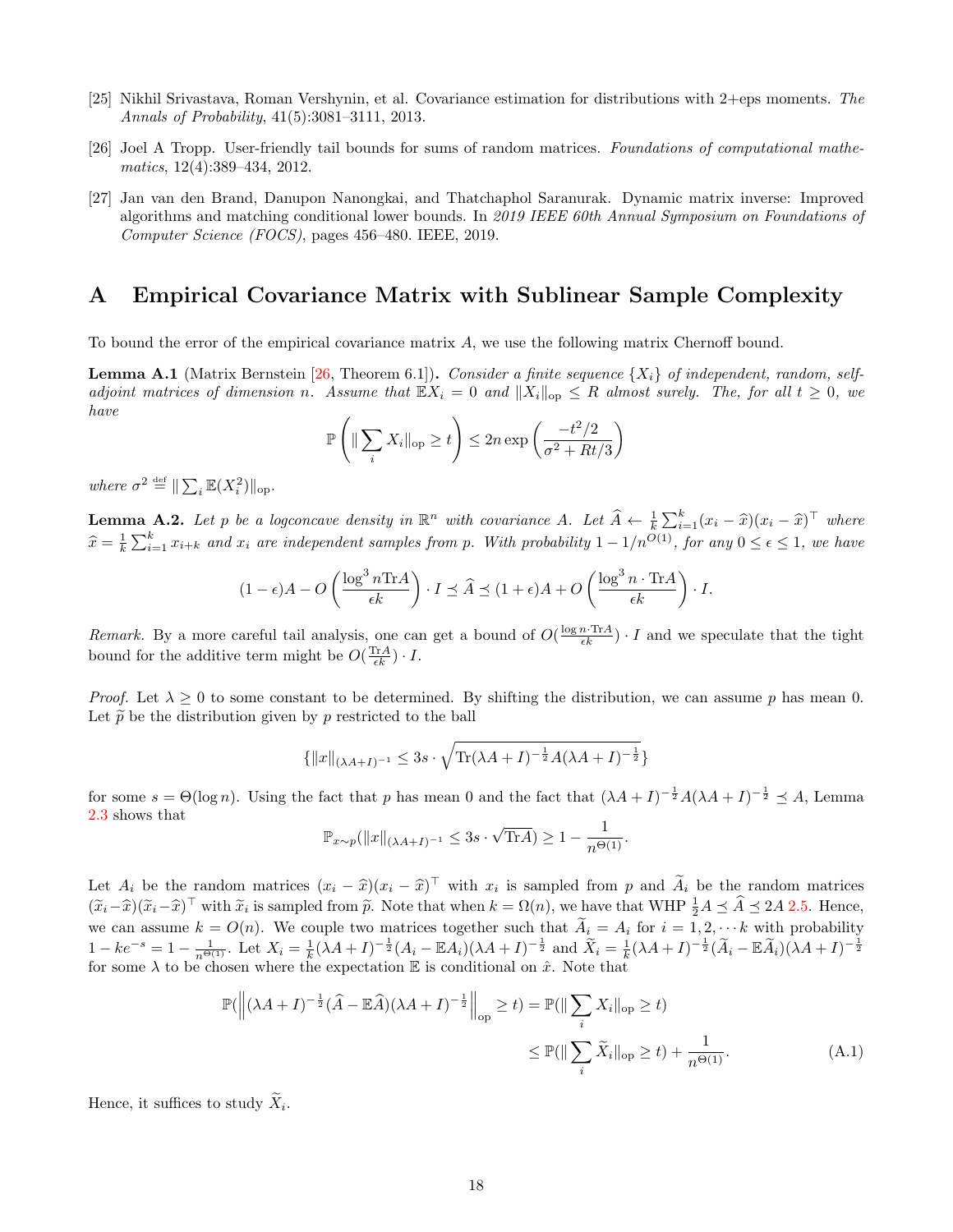We will apply Lemma [A.1.](#page-17-4) For the sup norm bound, note that

$$
\begin{split} \|\widetilde{X}_{i}\|_{\text{op}} &\leq \frac{1}{k} \left( \|(\lambda A + I)^{-\frac{1}{2}} \widetilde{A}_{i} (\lambda A + I)^{-\frac{1}{2}} \|_{\text{op}} + \|(\lambda A + I)^{-\frac{1}{2}} \mathbb{E} \widetilde{A}_{i} (\lambda A + I)^{-\frac{1}{2}} \|_{\text{op}} \right) \\ &\leq \frac{1}{k} \left( \|\widetilde{x}_{i} - \widehat{x}\|_{(\lambda A + I)^{-1}}^{2} + \mathbb{E} \|\widetilde{x}_{i} - \widehat{x}\|_{(\lambda A + I)^{-1}}^{2} \right) \\ &\leq \frac{1}{k} \left( 2 \|\widetilde{x}_{i}\|_{(\lambda A + I)^{-1}}^{2} + 2 \mathbb{E} \|\widetilde{x}_{i}\|_{(\lambda A + I)^{-1}}^{2} + 4 \|\widehat{x}\|_{(\lambda A + I)^{-1}}^{2} \right) \\ &\leq \frac{4}{k} \left( 9s^{2} \text{Tr} A + \|\widehat{x}\|_{(\lambda A + I)^{-1}}^{2} \right) \leq R \end{split}
$$

where the second inequality follows from the fact that non-zero eigenvalues of  $Y^TY$  and  $YY^T$  are the same for any rectangular matrix  $Y$ , and

<span id="page-18-0"></span>
$$
R \stackrel{\text{def}}{=} \frac{36}{k} \left( s^2 \text{Tr} A + ||\widehat{x}||^2_{(\lambda A + I)^{-1}} \right) \tag{A.2}
$$

For the variance bound, note that  $(\lambda A + I)^{-\frac{1}{2}} \tilde{A}_i (\lambda A + I)^{-\frac{1}{2}} \preceq kR$  and hence (using again that  $(a-b)^2 \leq 2(a^2+b^2)$ ),

$$
\mathbb{E}\widetilde{X}_{i}^{2} \preceq \mathbb{E}\frac{2}{k^{2}}(((\lambda A + I)^{-\frac{1}{2}}\widetilde{A}_{i}(\lambda A + I)^{-\frac{1}{2}})^{2} + (\mathbb{E}(\lambda A + I)^{-\frac{1}{2}}\widetilde{A}_{i}(\lambda A + I)^{-\frac{1}{2}})^{2})
$$
\n
$$
\preceq \frac{2kR}{k^{2}}\mathbb{E}((\lambda A + I)^{-\frac{1}{2}}\widetilde{A}_{i}(\lambda A + I)^{-\frac{1}{2}} + \mathbb{E}((\lambda A + I)^{-\frac{1}{2}}\widetilde{A}_{i}(\lambda A + I)^{-\frac{1}{2}})
$$
\n
$$
= \frac{4R}{k}\mathbb{E}(\lambda A + I)^{-\frac{1}{2}}\widetilde{A}_{i}(\lambda A + I)^{-\frac{1}{2}}
$$
\n
$$
\preceq \frac{8R}{k}\mathbb{E}(\lambda A + I)^{-\frac{1}{2}}A_{i}(\lambda A + I)^{-\frac{1}{2}}
$$
\n
$$
= \frac{8R}{k}(\frac{A}{\lambda A + I} + (\lambda A + I)^{-\frac{1}{2}}\widehat{x}\widetilde{x}^{\top}(\lambda A + I)^{-\frac{1}{2}})
$$

where we used that  $\frac{d\widetilde{p}}{dp} \leq 2$  in the last inequality. Hence, we have

$$
\sigma^2 \stackrel{\text{def}}{=} \|\sum_i \mathbb{E} \widetilde{X}_i^2\|_{\text{op}} \leq 8R(\|\frac{A}{\lambda A + I}\|_{\text{op}} + \|\widehat{x}\|_{(\lambda A + I)^{-1}}^2).
$$

Apply Lemma [A.1,](#page-17-4) with probability  $1 - \frac{1}{n^{\Theta(1)}}$ , we have

$$
\|\sum_{i}\widetilde{X}_{i}\|_{\text{op}} \lesssim \sigma\sqrt{\log n} + R\log n
$$
  
\$\lesssim \sqrt{(\|\frac{A}{\lambda A + I}\|\_{\text{op}} + \|\widehat{x}\|\_{(\lambda A + I)^{-1}}^{2})}\sqrt{R\log n} + R\log n\$

Using the value of R from equation [A.2,](#page-18-0) for any  $c \geq 1$ , we get

$$
\|\sum_{i}\widetilde{X}_{i}\|_{\text{op}} \lesssim \frac{1}{c}\|\frac{A}{\lambda A + I}\|_{\text{op}} + \frac{1}{c}\|\widehat{x}\|_{(\lambda A + I)^{-1}}^{2} + \frac{c}{k}(\log^{2} n \cdot \text{Tr}A + \|\widehat{x}\|_{(\lambda A + I)^{-1}}^{2})\log n
$$
  

$$
\lesssim \frac{1}{c\lambda} + \left(\frac{1}{c} + \frac{c\log n}{k}\right) \cdot \|\widehat{x}\|_{(\lambda A + I)^{-1}}^{2} + \frac{c\log^{3} n}{k} \cdot \text{Tr}A
$$

Using this and equation  $(A.1)$ , we have

$$
\left\| (\lambda A + I)^{-\frac{1}{2}} (\widehat{A} - \mathbb{E} \widehat{A}) (\lambda A + I)^{-\frac{1}{2}} \right\|_{\text{op}} \lesssim \frac{1}{c\lambda} + \left( \frac{1}{c} + \frac{c \log n}{k} \right) \cdot \|\widehat{x}\|_{(\lambda A + I)^{-1}}^2 + \frac{c \log^3 n}{k} \cdot \text{Tr} A.
$$

Finally, we note that  $\hat{x}$  follows a logconcave distribution with mean 0 and covariance matrix  $\frac{1}{k}A$ . By Lemma [2.3,](#page-4-3) we have that

$$
\|\widehat{x}\|_{(\lambda A+I)^{-1}} \lesssim \log n \sqrt{\frac{1}{k} \text{Tr} A}
$$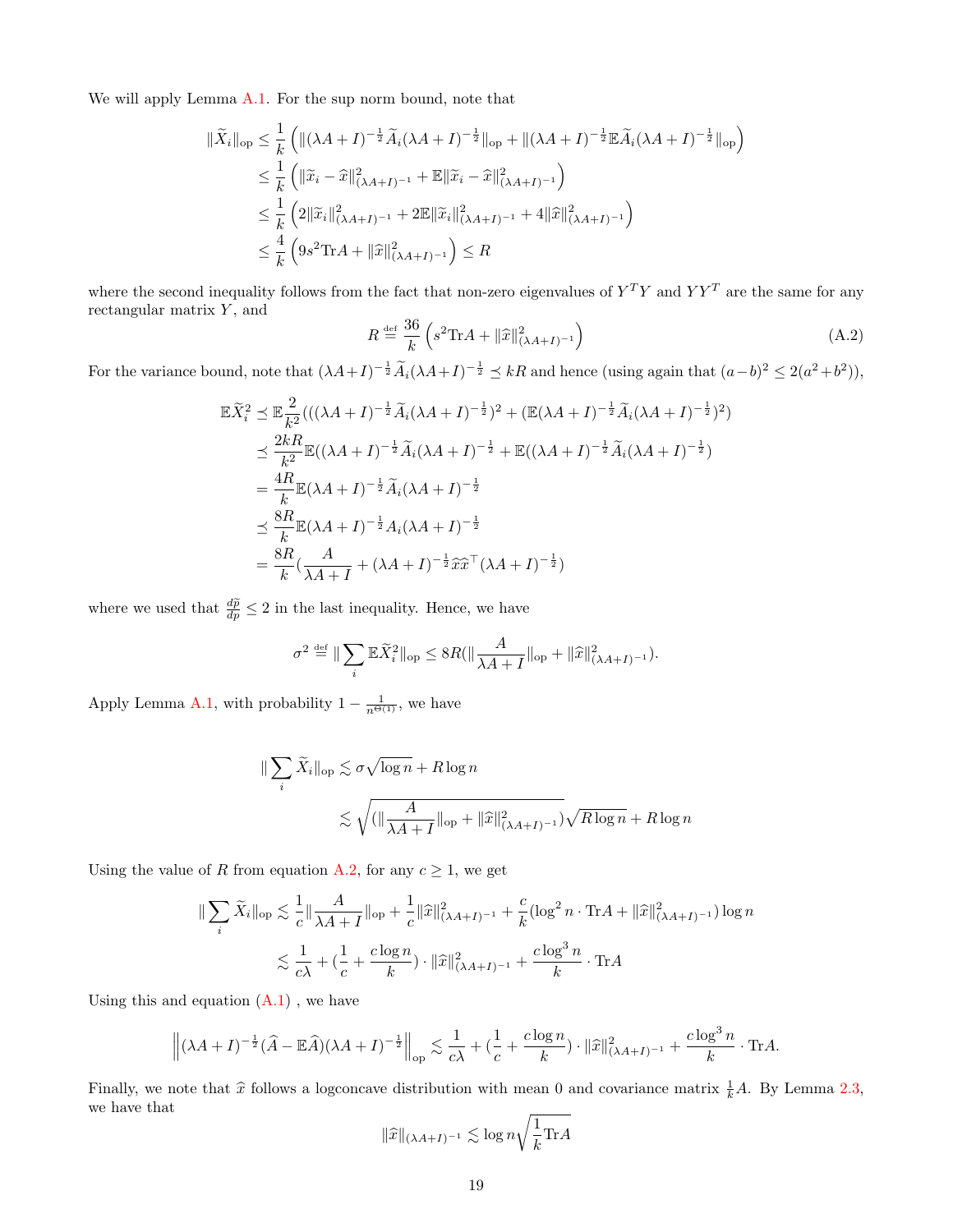with probability  $1 - 1/n^{O(1)}$ . This gives

$$
\left\| (\lambda A + I)^{-\frac{1}{2}} (\widehat{A} - \mathbb{E} \widehat{A}) (\lambda A + I)^{-\frac{1}{2}} \right\|_{op} \lesssim \frac{1}{c\lambda} + (\frac{\log^2 n}{c k} + \frac{c \log^3 n}{k}) \cdot \text{Tr} A
$$
  

$$
\lesssim \frac{1}{c\lambda} + \frac{c \log^3 n}{k} \cdot \text{Tr} A
$$

Hence, we have

$$
|\widehat{A} - \mathbb{E}\widehat{A}| \lesssim \frac{1}{c}A + \frac{1}{c\lambda}I + \frac{c\log^3 n}{k} \cdot \text{Tr}A \cdot (\lambda A + I).
$$

Taking  $c = \Theta(\epsilon^{-1}), \ \lambda = \frac{k}{c^2 \log^3 n \text{Tr} A}, \text{ we have}$ 

$$
|\widehat{A} - \mathbb{E}\widehat{A}| \le \epsilon A + O(\frac{\log^3 n \text{Tr} A}{\epsilon k}) \cdot I.
$$

The result follows using  $\mathbb{E}\widehat{A} = A$ .

## <span id="page-19-0"></span>B Proof of the anisotropic KLS bound

Consider the following stochastic localization process.

<span id="page-19-1"></span>**Definition B.1.** For a logconcave density  $p$ , we define the following stochastic differential equation:

$$
c_0 = 0, \quad dc_t = dW_t + \mu_t dt,\tag{B.1}
$$

where the probability density  $p_t$ , the mean  $\mu_t$  and the covariance  $A_t$  are defined by

$$
p_t(x) = \frac{e^{c_t^\top x - \frac{t}{2} ||x||_2^2} p(x)}{\int_{\mathbb{R}^n} e^{c_t^\top y - \frac{t}{2} ||y||_2^2} p(y) dy}, \quad \mu_t = \mathbb{E}_{x \sim p_t} x, \quad A_t = \mathbb{E}_{x \sim p_t} (x - \mu_t) (x - \mu_t)^\top.
$$

The following lemma shows that one can upper bound the expansion  $\psi_p$  by upper bounding  $||A_t||_{op}$ :

<span id="page-19-4"></span>**Lemma B.2** ([\[15,](#page-16-17) Lemma 31 in ArXiv ver 3]). Given a logconcave density p, let  $A_t$  be as in Definition [B.1](#page-19-1) using initial density p. Suppose there is a  $T > 0$  such that

$$
\mathbb{P}\left(\int_0^T \|A_s\|_{\text{op}} ds \le \frac{1}{64}\right) \ge \frac{3}{4}
$$

Then, we have  $\psi_p = O(T^{-1/2})$ .

To bound  $||A_t||_{op}$ , we need a basic stochastic calculus rule about  $A_t$ .

<span id="page-19-2"></span>**Lemma B.3** ([\[15,](#page-16-17) Lemma 27 in arXiv ver 3]). *The covariance*  $A_t$  *satisfies*  $dA_t = \int_{\mathbb{R}^n} (x-\mu_t)(x-\mu_t)^\top \left( (x-\mu_t)^\top dW_t \right) p_t(x) dx A_t^2 dt$ .

We bound  $||A_t||_{op}$  using the potential  $\Phi_t \stackrel{\text{def}}{=} \text{Tr} A_t^q$ . We will use fractional q and there is no simple formula of  $d\Phi_t$ . The upper bound on  $d\Phi_t$  is known (see [\[7\]](#page-16-18)). For completeness, we give an alternative proof here. Our proof relies on the following lemma about the smoothness of the trace function.

<span id="page-19-3"></span>**Lemma B.4** (Prop 3.1 in 0809.0813). Let f be a twice differentiable function on  $(\alpha, \beta)$  such that for some  $\theta_{\pm}, \mu_{\pm} \in$ R, for all  $\alpha < a < b < \beta$ , we have

$$
\theta_- \frac{f''(a) + f''(b)}{2} + \mu_- \le \frac{f'(b) - f'(a)}{b - a} \le \theta_+ \frac{f''(a) + f''(b)}{2} + \mu_+.
$$

Then, for any matrix X with eigenvalues lies between  $(\alpha, \beta)$ , we have

$$
\theta_{-}\mathrm{Tr}(f''(X)H^{2})+\mu_{-}\mathrm{Tr}H^{2} \leq \frac{\partial^{2}\mathrm{Tr}f(X)}{\partial X^{2}}\bigg|_{H,H} \leq \theta_{+}\mathrm{Tr}(f''(X)H^{2})+\mu_{+}\mathrm{Tr}H^{2}.
$$

 $\Box$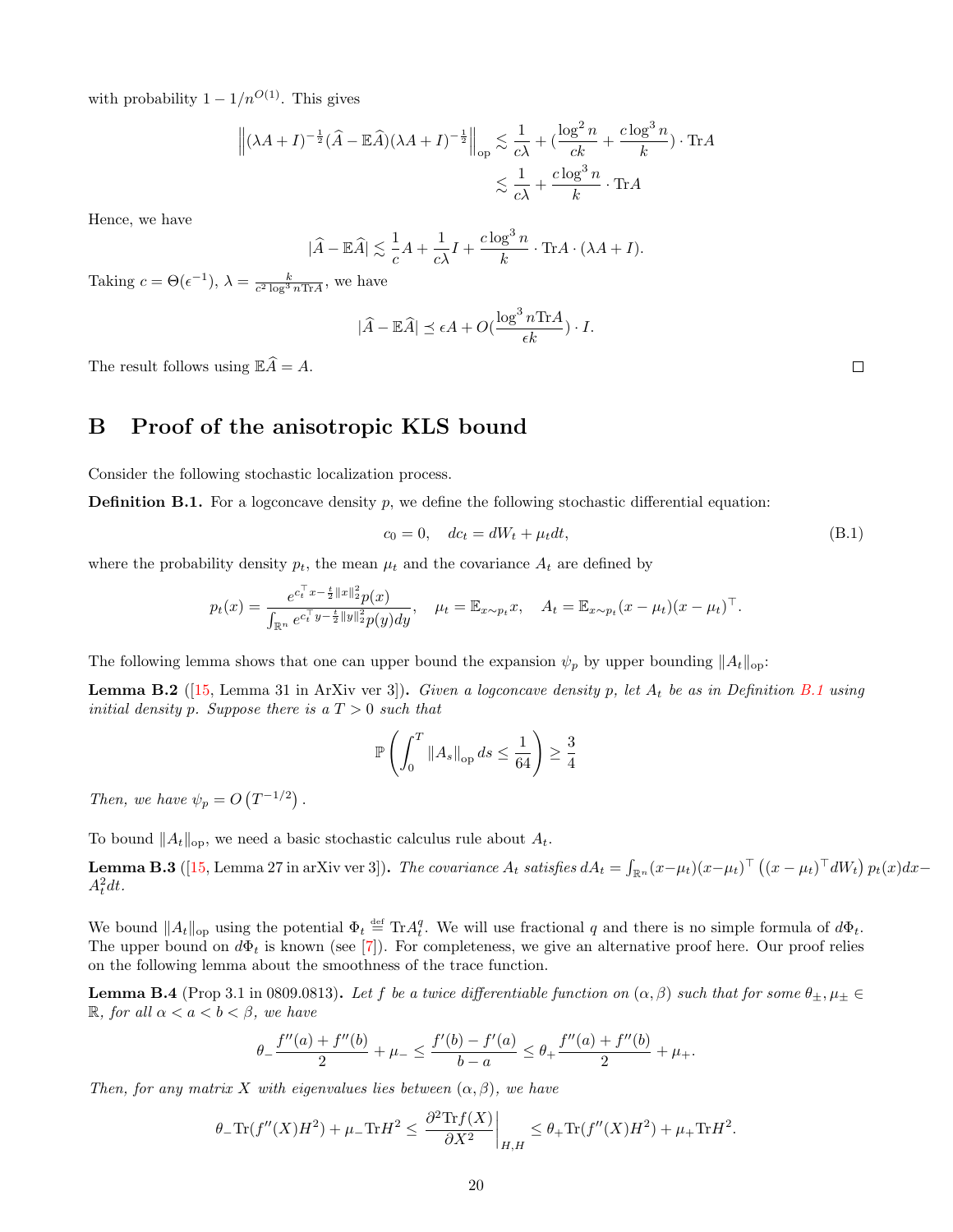Now, we can use this to upper bound the derivative of  $\Phi_t$ .

**Lemma B.5.** For any  $q > 1$ , we have that

$$
d\Phi_t \leq q \mathbb{E}_{x \sim p_t} (x - \mu_t)^{\top} A_t^{q-1} (x - \mu_t) (x - \mu_t)^{\top} dW_t + q(q-1) \cdot \mathbb{E}_{x, y \sim p_t} ((x - \mu_t)^{\top} (y - \mu_t))^2 (x - \mu_t)^{\top} A_t^{q-2} (y - \mu_t) dt.
$$

Proof. By Lemma [B.3,](#page-19-2) we have that

$$
dA_t = \int_{\mathbb{R}^n} (x - \mu_t)(x - \mu_t)^\top ((x - \mu_t)^\top dW_t) p_t(x) dx - A_t^2 dt
$$
  
= 
$$
\sum_i Z_i \cdot dW_{t,i} - A_t^2 dt
$$

with  $Z_i \stackrel{\text{def}}{=} \mathbb{E}_{x \sim p_t} (x - \mu_t)(x - \mu_t)^\top (x - \mu_t)_i$ . By Itô's formula, we have that

$$
d\Phi_t = \left.\frac{\partial \text{Tr} A^q_t}{\partial A_t}\right\vert_{dA_t} + \frac{1}{2}\sum_i \left.\frac{\partial^2 \text{Tr} A^q_t}{\partial A^2_t}\right\vert_{Z_i, Z_i} dt.
$$

For the first-order term, we have

$$
\frac{\partial \text{Tr} A_t^q}{\partial A_t}\bigg|_{dA_t} = q \cdot \text{Tr} A_t^{q-1} dA_t
$$
  
=  $q \mathbb{E}_{x \sim p_t} (x - \mu_t)^\top A_t^{q-1} (x - \mu_t) (x - \mu_t)^\top dW_t - q \text{Tr} A_t^{q+1}.$ 

For the second-order term, we use Lemma [B.4](#page-19-3) with  $f(x) = x^q$ . It is easy to see that  $\frac{f'(b) - f'(a)}{b - a} \le f''(a) + f''(b)$ . Hence, we can use Lemma [B.4](#page-19-3) with  $\theta_+ = 2$  and  $\mu_+ = 0$  to get

$$
\left. \frac{\partial^2 \text{Tr} A_t^q}{\partial A_t^2} \right|_{Z_i, Z_i} \leq 2q(q-1) \text{Tr} (A_t^{q-2} Z_i^2).
$$

Combining the first and second-order terms, we have

$$
d\Phi_t \leq q \mathbb{E}_{x \sim p_t} (x - \mu_t)^{\top} A_t^{q-1} (x - \mu_t) (x - \mu_t)^{\top} dW_t
$$
  
+  $q(q-1) \cdot \sum_i \text{Tr}(A_t^{q-2} Z_i^2) dt$   
=  $q \mathbb{E}_{x \sim p_t} (x - \mu_t)^{\top} A_t^{q-1} (x - \mu_t) (x - \mu_t)^{\top} dW_t$   
+  $q(q-1) \cdot \mathbb{E}_{x, y \sim p_t} ((x - \mu_t)^{\top} (y - \mu_t))^2 (x - \mu_t)^{\top} A_t^{q-2} (y - \mu_t) dt.$ 

To analyze the stochastic inequality for  $d\Phi_t$ , we introduce a 3-Tensor.

**Definition B.6** (3-Tensor). For an isotropic logeoncave distribution p in  $\mathbb{R}^n$  and symmetric matrices A, B and C, define

$$
T(A, B, C) = \sup_{\text{isotropic log-concave } p} \mathbb{E}_{x, y \sim p}(x^{\top} A y)(x^{\top} B y)(x^{\top} C y).
$$

Using the definition above, we can simplify the upper bound of  $\Phi_t$  as follows:

<span id="page-20-0"></span>
$$
d\Phi_t \le q \mathbb{E}_{x \sim p_t} (x - \mu_t)^{\top} A_t^{q-1} (x - \mu_t) (x - \mu_t)^{\top} dW_t + q(q-1) \cdot T(A_t^{q-1}, A_t, A_t).
$$
 (B.2)

To further bounding  $d\Phi_t$ , we need following inequalities about logconcave distributions:

<span id="page-20-1"></span>**Lemma B.7** ([\[15,](#page-16-17) Lemma 32 in arXiv ver 3]). Let p be a logconcave density with mean  $\mu$  and covariance A. For any positive semi-definite matrix  $C$ , we have that

$$
\|\mathbb{E}_{x \sim p}(x - \mu)(x - \mu)^{\top} C(x - \mu)\|_2 \lesssim \|A\|_{\mathrm{op}}^{1/2} \mathrm{Tr}(A^{1/2}CA^{1/2}).
$$

 $\Box$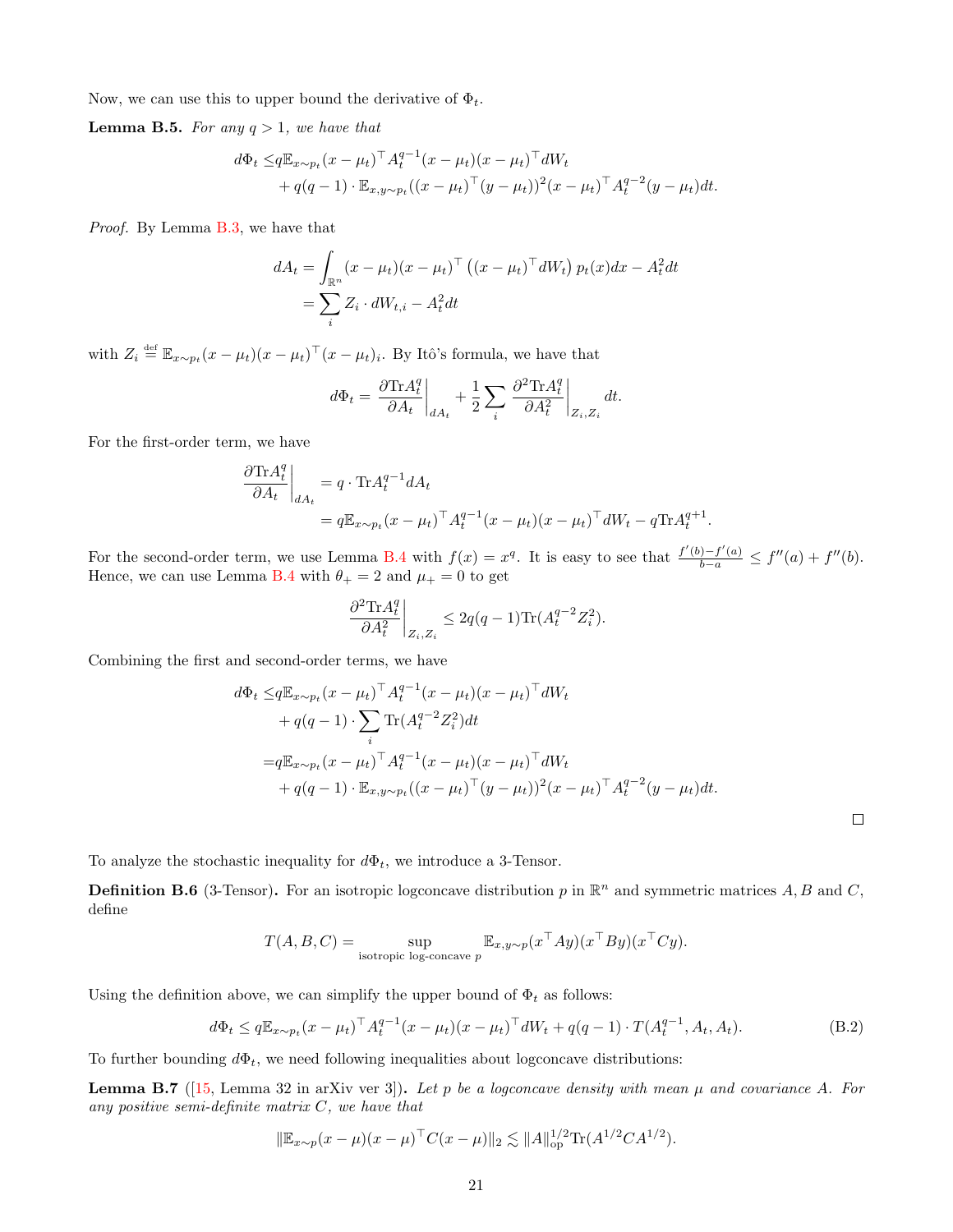<span id="page-21-1"></span>**Lemma B.8** ([\[9,](#page-16-19) Lemma 41]). For any  $0 \le \alpha \le 1$ ,  $A \succeq 0$ , and  $C \succeq 0$ , we have  $T(A^{\alpha}, A^{1-\alpha}, C) \le T(A, I, C)$ .

<span id="page-21-2"></span>**Lemma B.9** ([\[9,](#page-16-19) Lemma 40]). Suppose that  $\psi_n \leq \alpha n^{\beta}$  for all n with some fixed  $0 \leq \beta \leq \frac{1}{2}$  and  $\alpha \geq 1$ . For any two symmetric matrices A and B, we have

 $T(A, B, I) \lesssim \alpha^2 \log n \cdot ||A||_1 \cdot ||B||_{1/(2\beta)}.$ 

Using the lemmas above, we have the following:

<span id="page-21-3"></span>**Lemma B.10.** Suppose that  $\psi_n = O(n^{\beta})$  for all n with some fixed  $0 \leq \beta \leq \frac{1}{2}$ . For any  $q = \frac{1}{2\beta}$ , we have  $d\Phi_t \leq \delta_t dt + v_t^{\top} dW_t$  with  $\delta_t \lesssim \frac{\log n}{\beta^2} \cdot \Phi_t^{1+2\beta}$  and  $||v_t||_2 \lesssim \frac{1}{\beta} \cdot \Phi_t^{1+\beta}$ .

*Proof.* From  $(B.2)$ , we have

$$
\delta_t \le q(q-1) \cdot T(A_t^{q-1}, A_t, A_t)
$$
  
\n
$$
\le q(q-1) \cdot T(A_t^q, A_t, I)
$$
  
\n
$$
\lesssim q(q-1) \cdot \log n \cdot \text{Tr} A_t^q \cdot (\text{Tr} A_t^{1/(2\beta)})^{2\beta}
$$
  
\n
$$
\lesssim \frac{\log n}{\beta^2} \cdot \Phi_t^{1+2\beta}
$$

where we used Lemma [B.8](#page-21-1) in the second inequality and Lemma [B.9](#page-21-2) at the end. From  $(B.2)$  and Lemma [B.7,](#page-20-1) we have

$$
||v_t||_2 \stackrel{\text{def}}{=} q||\mathbb{E}_{x \sim p_t} (x - \mu_t)^\top A_t^{q-1} (x - \mu_t) (x - \mu_t) ||_2
$$
  

$$
\lesssim q||A_t||_{\text{op}}^{1/2} \cdot \text{Tr} A_t \lesssim \frac{1}{\beta} \cdot \Phi_t^{1+\beta}.
$$

Finally, we use the following lemma to bound stochastic inequality.

<span id="page-21-4"></span>**Lemma B.11** ([\[9,](#page-16-19) Lemma 35]). Let  $\Phi_t$  be a stochastic process such that  $\Phi_0 \leq \frac{U}{2}$  and  $d\Phi_t = \delta_t dt + v_t^{\top} dW_t$ . Let  $T > 0$  be some fixed time,  $U > 0$  be some target upper bound, and f and g be some auxiliary functions such that for all  $0 \le t \le T$ 

- 1.  $\delta_t \leq f(\Phi_t)$  and  $||v_t||_2 \leq g(\Phi_t)$ ,
- 2. Both  $f(\cdot)$  and  $g(\cdot)$  are non-negative non-decreasing functions,  $\binom{n}{2}$
- 3.  $f(U) \cdot T \leq \frac{U}{8}$  and  $g(U) \cdot$  $\overline{T}\leq \frac{U}{8}$ .

Then, we have that  $\mathbb{P}\left[\max_{t\in[0,T]}\Phi_t\geq U\right]\leq 0.01$ .

Using this lemma, we obtain the following bound.

<span id="page-21-0"></span>**Theorem B.12.** Suppose that  $\psi_n = O(n^{\beta})$  for all n with some fixed  $0 \leq \beta \leq \frac{1}{2}$ . Then, for any logconcave distribution p with covariance matrix A, we have that

$$
\psi_p \lesssim \frac{\sqrt{\log n}}{\beta} \|A\|_{\frac{1}{2\beta}}^{1/2}.
$$

*Proof.* Consider the stochastic process starts with  $p_0 = p$ . Let  $\Phi_t = \text{Tr} A_t^{1/2\beta}$ . Lemma [B.10](#page-21-3) shows that  $d\Phi_t =$  $\delta_t dt + v_t^\top dW_t$  with  $\delta_t \leq \frac{\log n}{\beta^2} \cdot \Phi_t^{1+2\beta}$  and  $||v_t||_2 \leq \frac{1}{\beta} \cdot \Phi_t^{1+\beta}$ . Let  $U = 2\text{Tr}A^{1/2\beta}$ ,  $f(\Phi) = c\frac{\log n}{\beta^2} \Phi^{1+2\beta}$ , and  $g(\Phi) = c_{\beta}^{\frac{1}{2}} \cdot \Phi^{1+\beta}$  for some large enough constant c. Take  $T = c' \frac{\beta^2}{U^{2\beta} \log n}$  with some small enough constant c'. Note that  $f(U) \cdot T \leq \frac{U}{8}$  and  $g(U) \cdot \sqrt{T} \leq \frac{U}{8}$ . This verifies the conditions in Lemma [B.11](#page-21-4) and hence this shows that

$$
\mathbb{P}\left[\max_{t\in[0,T]}\Phi_t\geq U\right]\leq 0.01.
$$